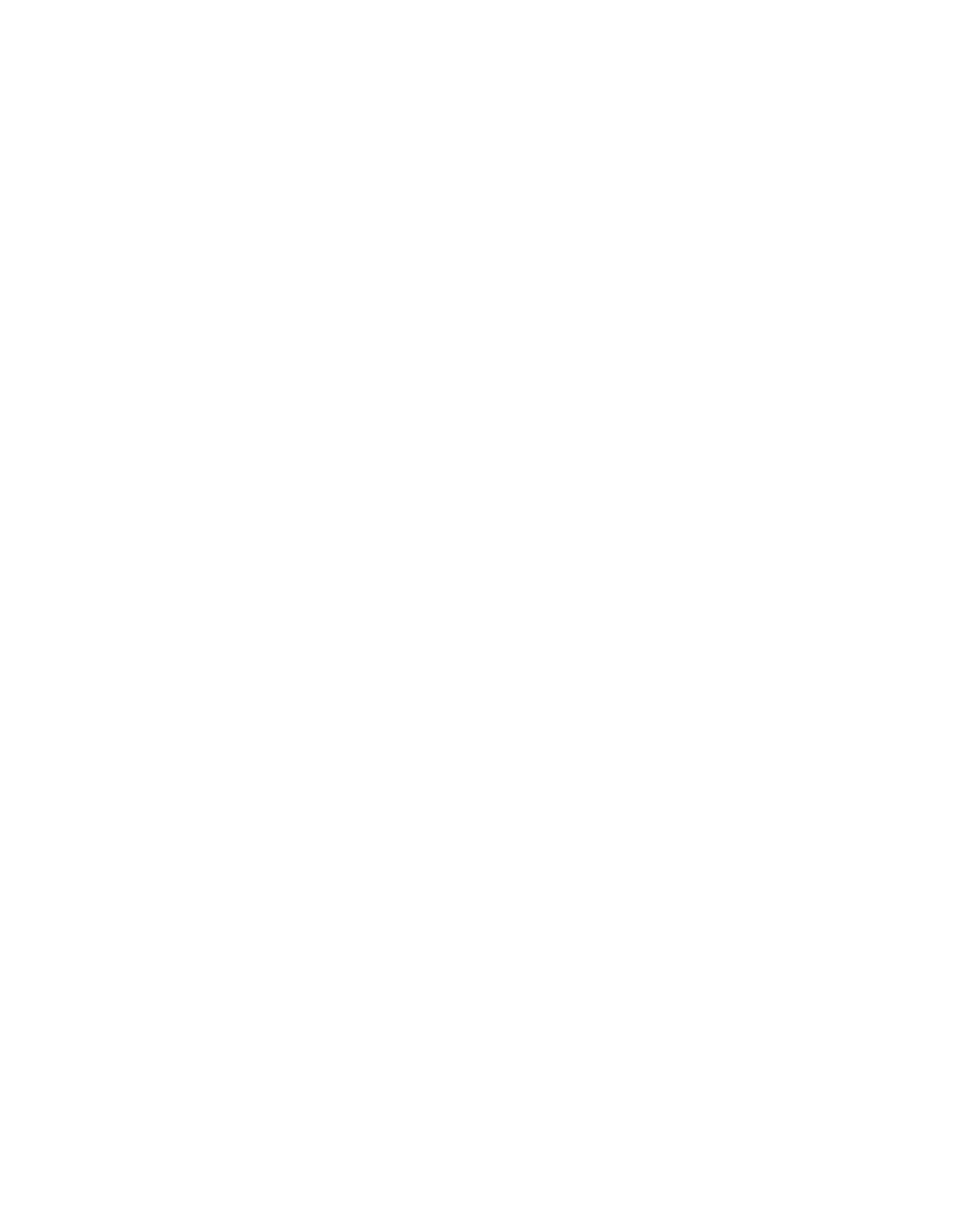## **CDU** *DEUTSCHLANDPOLITIK*  **AND REUNIFICATION 1985–1989**

*Clay Clemens* 

### ALOIS MERTES MEMORIAL LECTURE

The lecture is named in honor of one of the most prominent members of the *Christlich-Demokratische Union* during the reconstruction of post-war Germany. It is made possible *by* a grant from the *Stifterverband für die deutsche Wissenschaft.*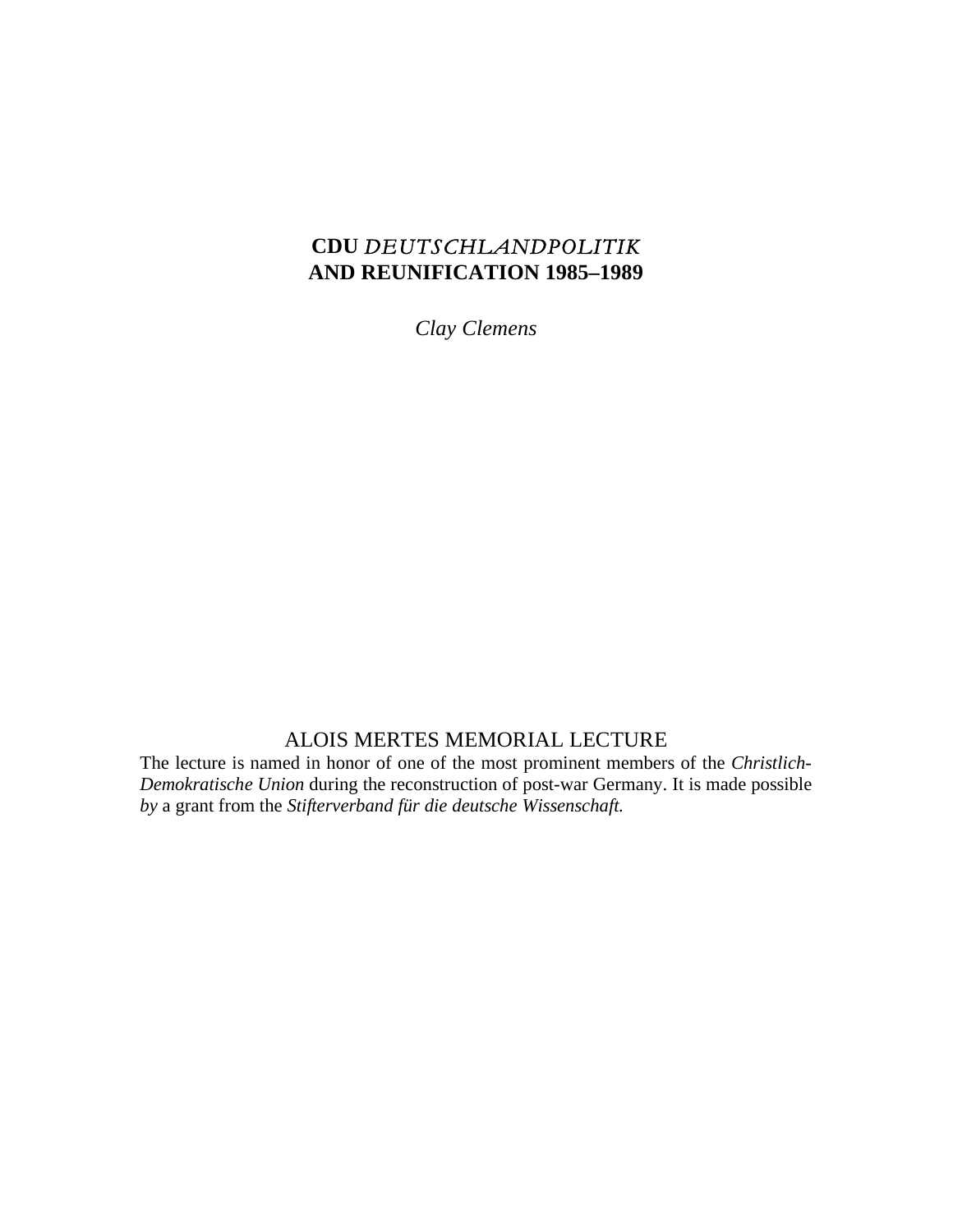Occasional Paper No. 5 \_\_\_\_\_\_\_\_\_

Edited by Prof. Hartmut Lehmann, Manfred F. Boemeke, and Janine Micunek ©Copyright 1992 by Clay Clemens

Published by the GERMAN HISTORICAL INSTITUTE 1607 New Hampshire Avenue, N.W Washington, D.C. 20009 Tel. (202) 387–3355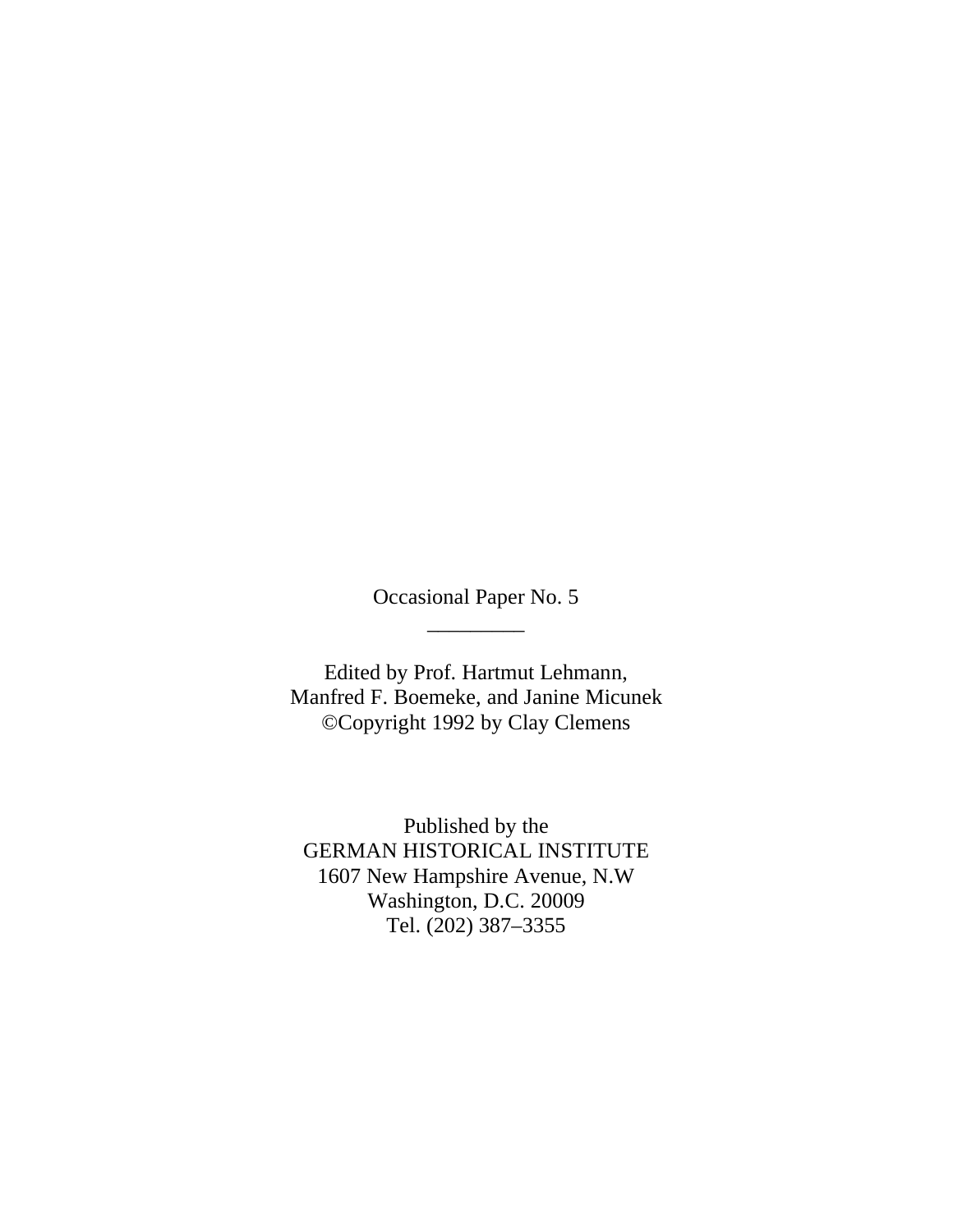#### **Preface**

In his book *Reluctant Realists: The CDU/CSU and West German Ostpolitik* (Durham, NC, and London, 1989), Professor Clay Clemens explored the background, motives, and stages of development of one area of foreign policy in which Alois Mertes played a major role. It was very appropriate, therefore, that he should have delivered the second Alois Mertes Memorial Lecture. His book focused on the analysis of the West German CDU/CSU and *Ostpolitik* from 1969 to 1982, a period when these parties formed the opposition. Thus, I was especially pleased that, in his lecture, Professor Clemens chose to continue his analysis of one major aspect of the story for some of the years after the Christian Democrats had become the senior partner in the government coalition and to address the question of the party's *Deutschlandpolitik* from 1985 to 1989.

Professor Clemens received his undergraduate education at The College of William and Mary; for graduate work, he attended the Fletcher School of Law and Diplomacy at Tufts University. During the 1980s, he held teaching and research appointments at the Department of Political Science at Tufts, at the Institute for Foreign Policy Analysis in Cambridge, Massachusetts, and at the United States Embassy in Bonn. In 1986 he was appointed Assistant Professor of Government at William and Mary. During the *Sommersemester* of 1992, he taught at the newly founded University of Potsdam. Professor Clemens has been the recipient of a number of grants and awards. Since the mid-1980s, he has been invited to speak at important professional meetings and conferences.

In addition to his major book, Professor Clemens has published a series of penetrating and stimulating articles on, for example, "The Antinuclear Movement in West Germany," in *Shattering Europe's Defense Consensus: The Antinuclear Protest Movement in Western Europe*, ed. by Robert Pfaltzgraff and James Dougherty (McLean, VA, 1985); "The CDU/CSU and West German Arms Control Policy," in *The Silent Partner: West German Arms Control Policy*, ed. by Barry Blechman and Cathleen Fisher (New York, 1988); "Changing Perceptions of the United States in German Political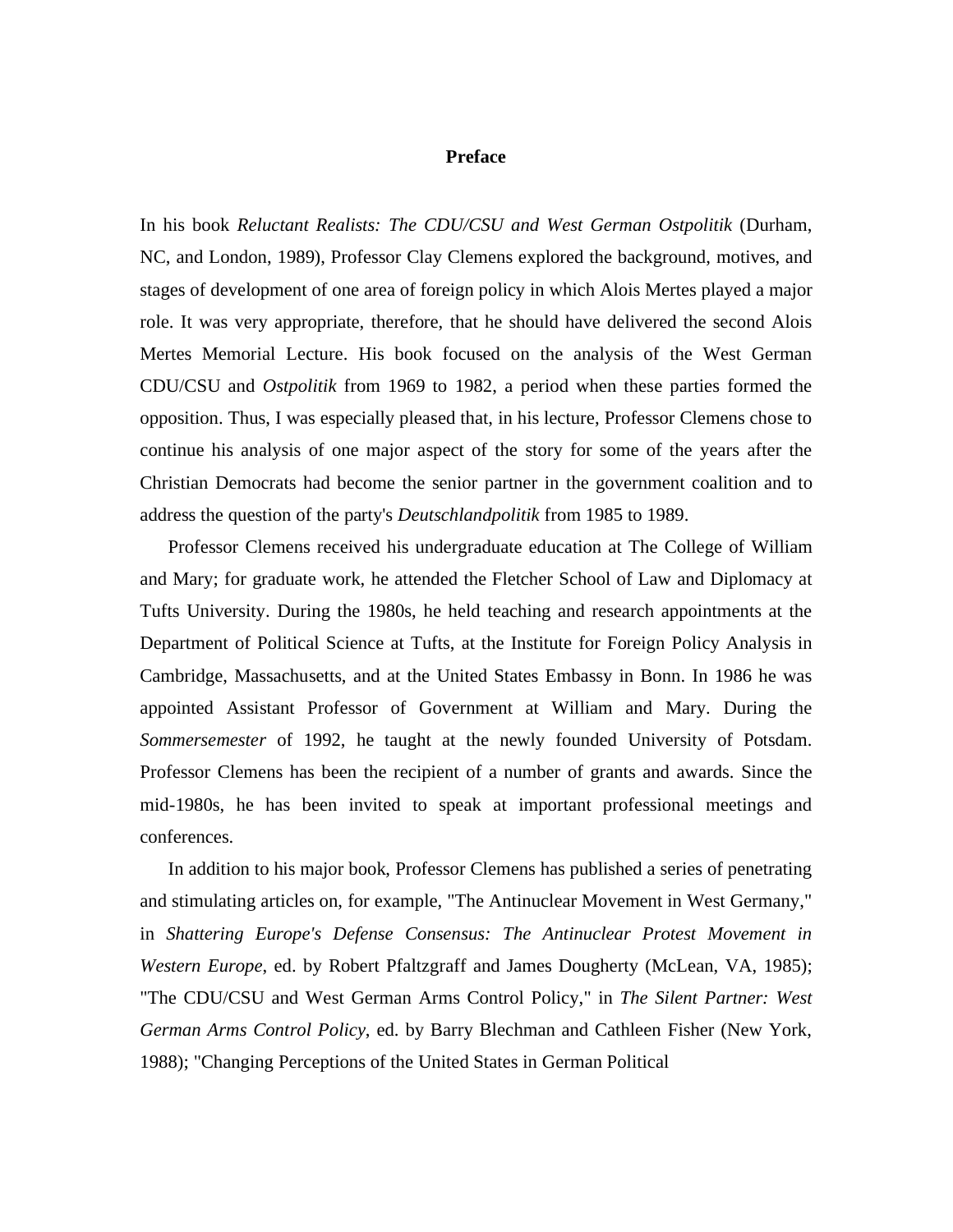Parties," in *Deutsch Amerikanische Beziehungen: Jahrbuch 1/GermanAmerican Relations: Yearbook 1*, ed. by James Cooney, Gerald Kleinfeld, and Wolfgang-Uwe Friedrich (Frankfurt/M., *1989);* "West Germany and the Second Superpower Detente: Old Anxieties and New Options," in *The Superpowers at the Crossroads*, ed. by Michael Cox (Lanham, MD, 1990); "Changing Public Perceptions of NATO," in *The Federal Republic and NATO: Forty Years After*, ed. by Emil Kirchner and James Sperling (New York, 1991); and "Entspannungs- and Ostpolitik, 1969-1975," in *Die USA and die Deutsche Frage*, ed. by Wolfgang-Uwe Friedrich (Frankfurt/M., 1991). Within less than a decade, he has earned the reputation of a first-rate expert on recent German history.

The topic of "CDU *Deutschlandpolitik* and Reunification, 1985–1989," is the dramatic story of frustratingly slow progress and sudden change, which we all remember well yet are still hardly able to comprehend. It is the story of the coexistence of two states, each one, as it seems, firmly and closely linked to one of the Cold War superpowers; the economic, political, and ideological collapse of one of these states, the mass exodus of its people, and the ensuing unification. In short, it is the story of one of *the* major developments in German history, comparable only to the turn of events in 1866/1870 or 1917/1920. Saying this is to indicate that Professor Clemens is venturing into territory that historians and political scientists will attempt to explore in decades to come. And by exploring this territory first, Professor Clemens sets the standards. All those who follow will have to take into account the results of his research.

We are very pleased to present Professor Clemens' lecture as the fifth in our Occasional Paper series.

> Hartmut Lehmann Washington, D.C. May 1992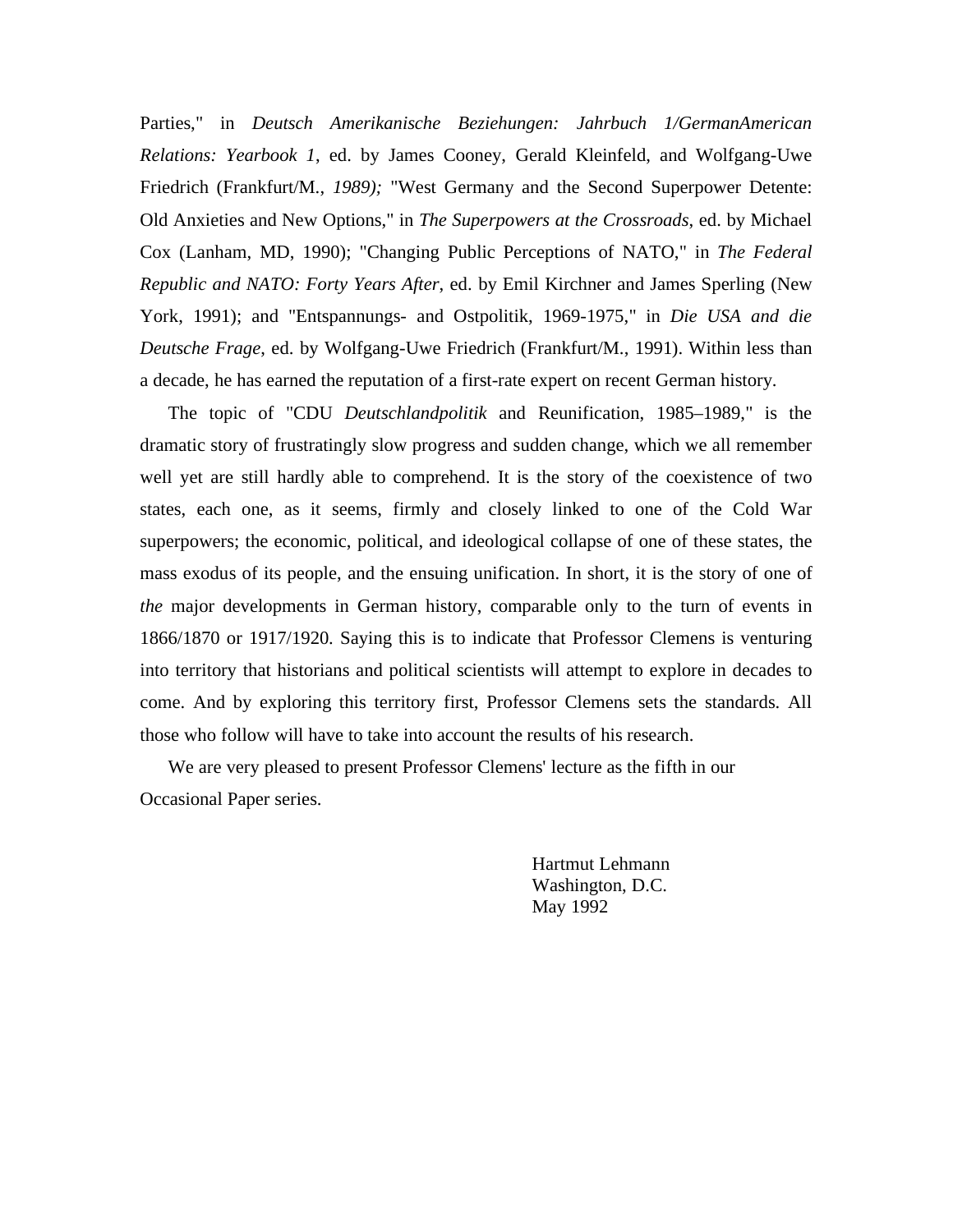**D**ELIVERING THIS LECTURE is a great honor for several different reasons. First, recognition by the German Historical Institute itself is very flattering, for this organization has rapidly become a major center for the promotion of scholarship, as well as mutual understanding between the Federal Republic and the United States. It is also a high compliment, and a very difficult challenge, to follow in the footsteps of Professor Michael Wolffsohn, whose superb inaugural lecture one year ago set a very high standard.

But perhaps most meaningful for me is the privilege of being asked to help honor the memory of the man in whose name this series was established. When my doctoral advisor, Professor William Griffith, first mentioned the CDU and Eastern policy as a dissertation topic, he then said: "There are many people you should meet, but only one you *must* meet: Mertes." The reason for this emphatic recommendation became ever clearer as I read and researched: The record shows that Dr. Alois Mertes enjoyed influence throughout his own party and beyond, influence resting less on titles or power than on personal credibility. His career demonstrated how it is possible—indeed necessary—in a democracy to act on moral principles without moralizing, and to compete politically without abandoning the quest for consensus on basic values. He knew that conviction without reason leads to dogmatism, while reason without conviction can become sophistry. Dialogue and diplomacy, across borders and across generations, were his life—whether his partners were important statesmen or merely a doctoral student for whom he took time amidst an exhausting schedule on several occasions.

Nothing mattered more to Alois Mertes than his party's *Deutschlandpolitik.* That he did not live to see the German question resolved is a tragedy. While my comments today focus on the time between Dr. Mertes' death in 1985 and the drama that began four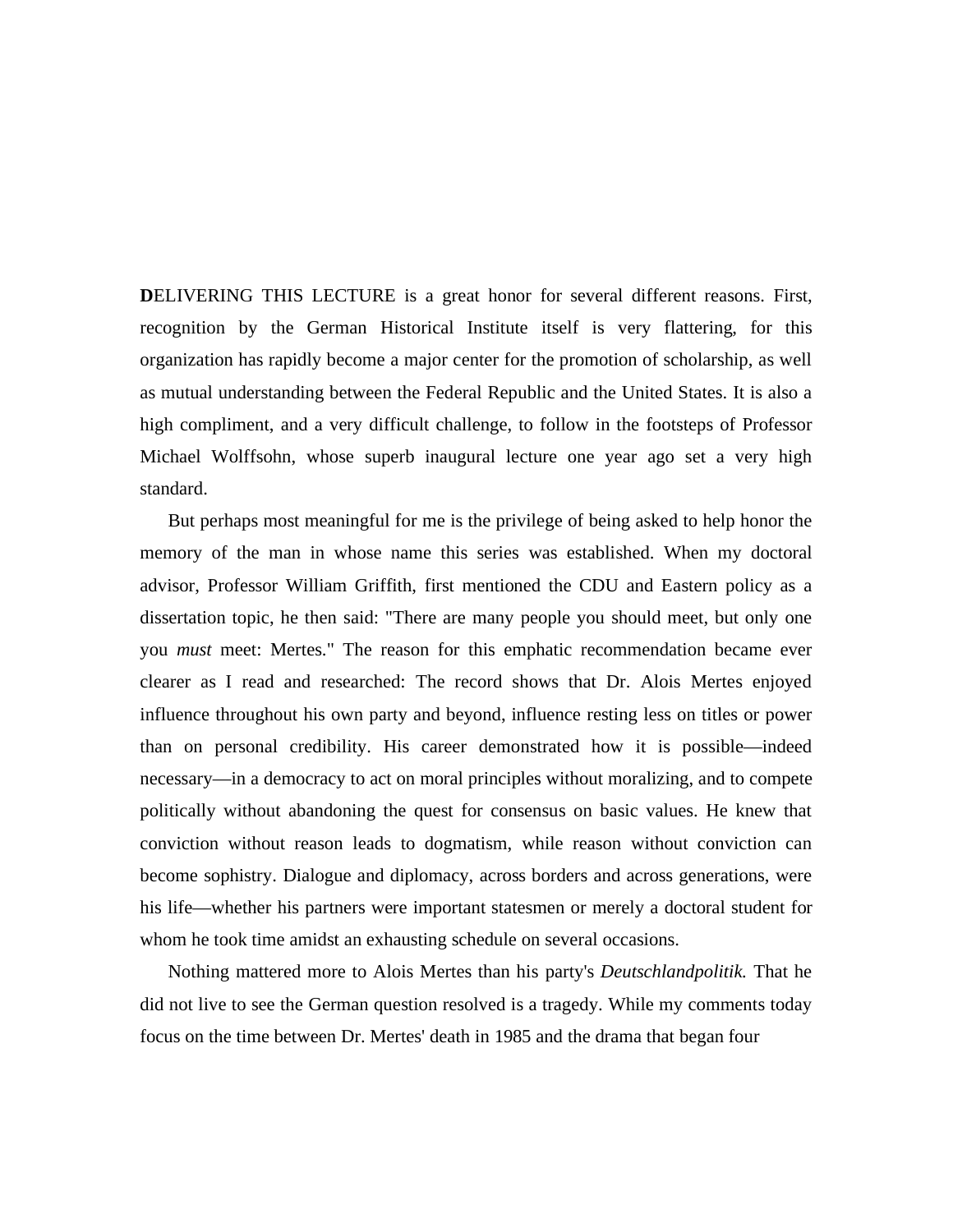years later, they also touch on his legacy, which was lasting and significant, for his party as well as for his country.

During the 1980s, the CDU and its Bavarian sister party, the CSU, frequently spoke of reunification, certainly more so than did their political rivals. Yet most scholars, analysts, and commentators have dismissed this as pious, even insincere, rhetoric. They suspect that, since the time of Konrad Adenauer, the CDU had learned to live with national division and regarded unity the way a doubting preacher might view heaven: too remote a prospect to serve as an inspiration in daily life, but (just in case) something worth praising devoutly in each Sunday's sermon.

Helmut Kohl and his party, they often add, thus stumbled like sleepwalkers into history's spotlight in the fall of 1989. Jürgen Schmude, an acute observer, if not an objective one, typified this skepticism when he recently wrote that "… today one can inspect the concrete documentation of Christian Democratic views at construction sites in Bonn, [where] until very recently huge government buildings were going up, as if to ready the capital on the Rhine for all of the coming century."

To be sure, not even CDU leaders claim to have foreseen the coming of unification, which Helmut Kohl has described as "a gift of heaven." But did the goal of unity really play no serious role in party policy before the dramatic events of November 1989? Did the party have what came to be called an active reunification policy? How that question is answered will shape not only our view of the recent past but our expectations of the near future, for it will tell us much about the way in which German leaders plan to complete the task of integrating their country and their continent.

#### A DUAL INHERITANCE

My book, to which this lecture serves as an updated epilogue, describes how the CDU/CSU entered government in 1982 with a two-track approach to the national question. One route led through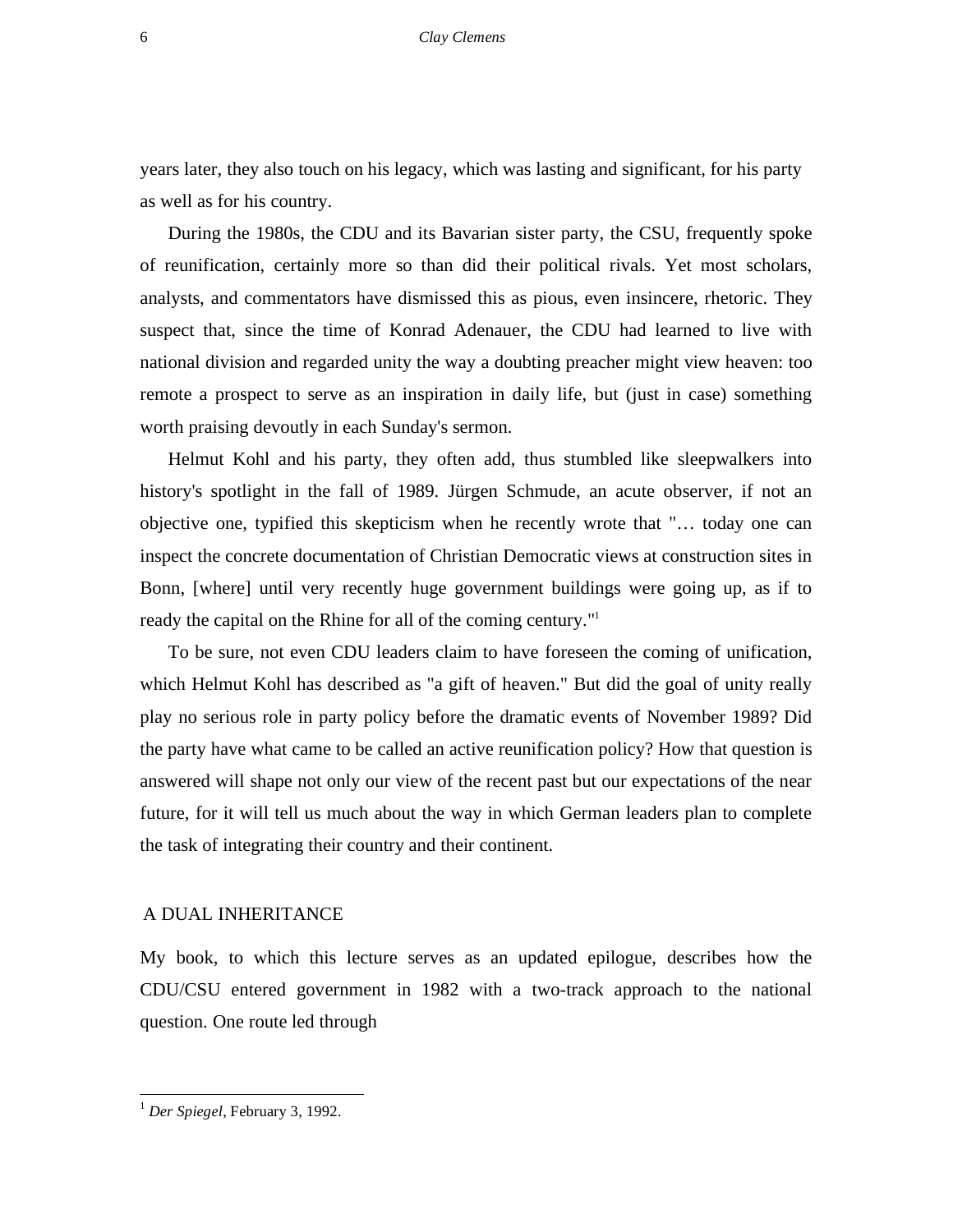a complex maze of legalisms, at the center of which lay that goal enshrined in the Basic Law's preamble-to achieve "in free self-determination the unity and freedom of Germany." Four-power rights, the Basic Law, and the *Deutschlandvertrag*, it was argued, could ensure that national division remained legally provisional, but the FRG was obliged to fight fiercely in defense of this claim. This meant insisting upon a narrow reading of Chancellor Willy Brandt's *Ostverträge*, in strict adherence with the joint *Bundestag*  resolution of May 1972 and the constitutional court's ruling of one year later. This CDU orthodoxy had many proscriptions: no formal, legal recognition of a united Germany's final borders, including the Oder-Neisse line; no hint that relations between the two German states would rise to the diplomatic level. Equally important was the need to remind Germans and their neighbors that the issue of unity was not politically dead. On his first trip to Moscow as chancellor in June 1983, for example, Kohl told his Kremlin host, "We Germans hold fast to the goal of the unity of the nation," and then pointedly asked: "How would you feel if Moscow were divided?"

Yet the CDU's precise goal, even the order of its priorities, remained ambiguous. Did "unity in self-determination" necessarily mean restoring a single unified German state, and, if so, where would its eastern border actually lie? What, moreover, should Bonn do if confronted with a choice between German unity and the CDU's other cherished ambition, the integration of Europe?

To complicate matters, the party had also come to accept the main legacy of Brandt's *Ostpolitik*. For reasons having as much to do with pragmatic calculation and partisan politics as with pure conviction, it grudgingly agreed to accept Europe's status quo and thus the reality of a second German state. This even meant an increasing readiness to ease the financial burdens and diplomatic isolation of the East German regime in order to make life for Germans in the GDR more tolerable, thus ameliorating the pain of a divided nation.

This pragmatism could not always easily be reconciled with the party's legalistic emphasis on reunification. How far could Bonn go in improving relations with East Berlin before such efforts essentially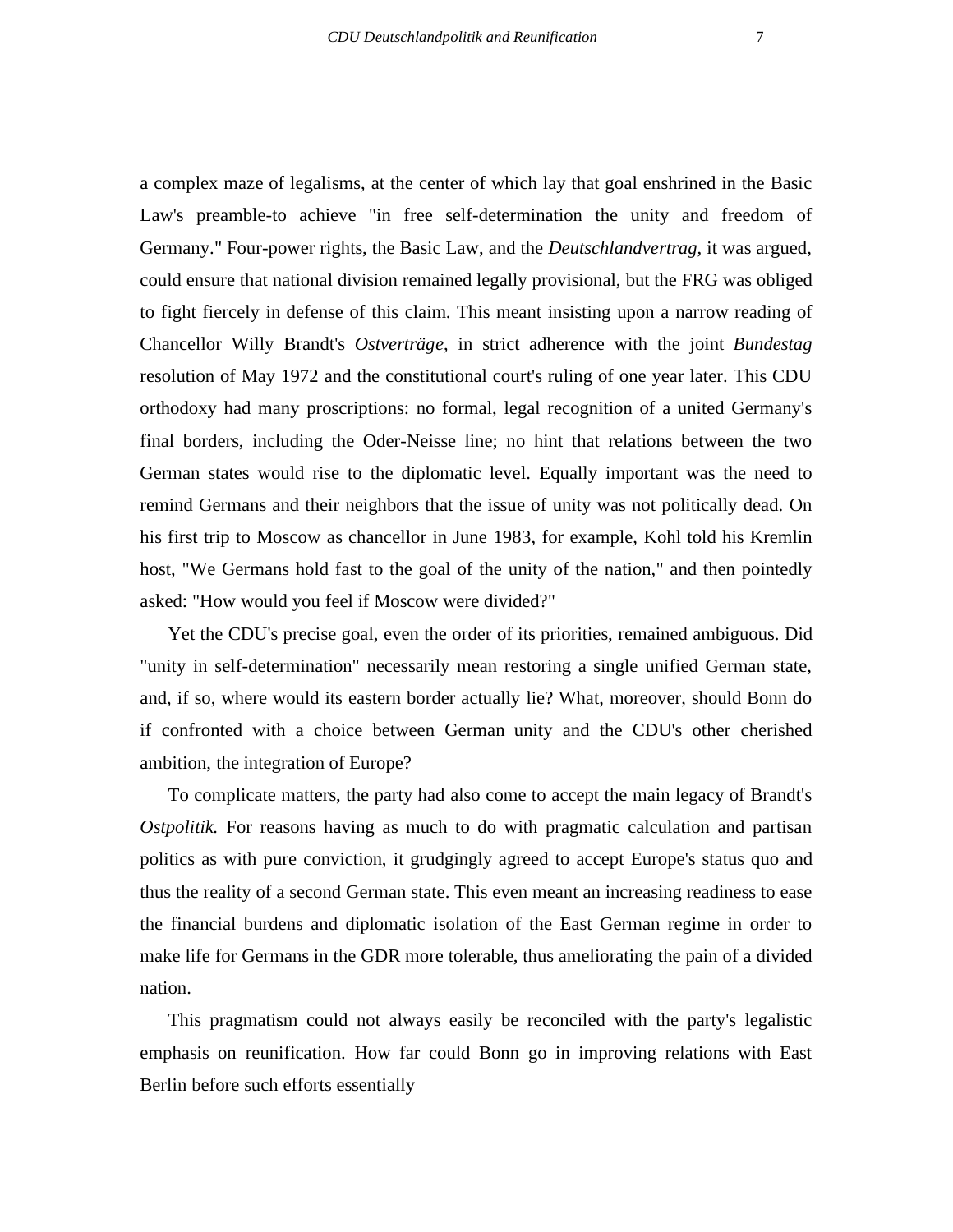stabilized the GDR and thus the nation's division? A "policy of small steps" also raised a tempting alternative scenario for resolving the German question: could "national unity" in fact take the form of some closer association between the Federal Republic and a more humane, liberalizing, yet separate East German entity?

Even as they regained a place in government in the 1980s, CDU leaders themselves differed, at least in emphasis, in their answers to most of these questions. Those who defended CDU *Deutschlandpolitik* orthodoxy—and who might be called fundamentalists—were generally older, established party officials, more often from the South than from the North, whose views were closer to those of the *Mittelstand* than to those of the party's Social Committees. Their ranks included expellees; their ally was the CSU. Fundamentalists demanded that the goal of state unity remain at the forefront of all pronouncements on the national issue. Many believed that Bonn should not permit the pursuit of harmonious relations with any neighbors—East or West—to compromise this aim. Most denied that the days of the nation-state in Europe were necessarily over and insisted that German state unity outside of a united Europe was still a viable option.<sup>2</sup> Such active—or at least vocal—support of a united German state reflected their own deeprooted anti-Communism and national consciousness, yet it also catered to an often even more robustly national-conservative bloc of voters on.the party's periphery.

On the CDU's left flank were the *Deutschlandpolitik* reformists: generally younger leaders and activists who were usually progressive on social issues and anxious to win the party a broader, less conservative electoral base. Their chief representatives included Heiner Geissler, Rita Süssmuth, and Eberhard Diepgen; their tacit ally was usually Hans-Dietrich Genscher's FDP. For reformists, ending German division was desirable but not a goal that should dominate the party's foreign policy program at the expense of more

 <sup>2</sup>  $2$  "The claim that the Germans can achieve their unity only in a united Europe describes only one among several variants that are politically as well as historically equally plausible. Alongside the European option stands, unchanged, the nation-state option." Rupert Scholz, "Der Weg zur Einheit über den Nationalstaat ist nicht verboten," *Die Zeit*, October 16, 1985.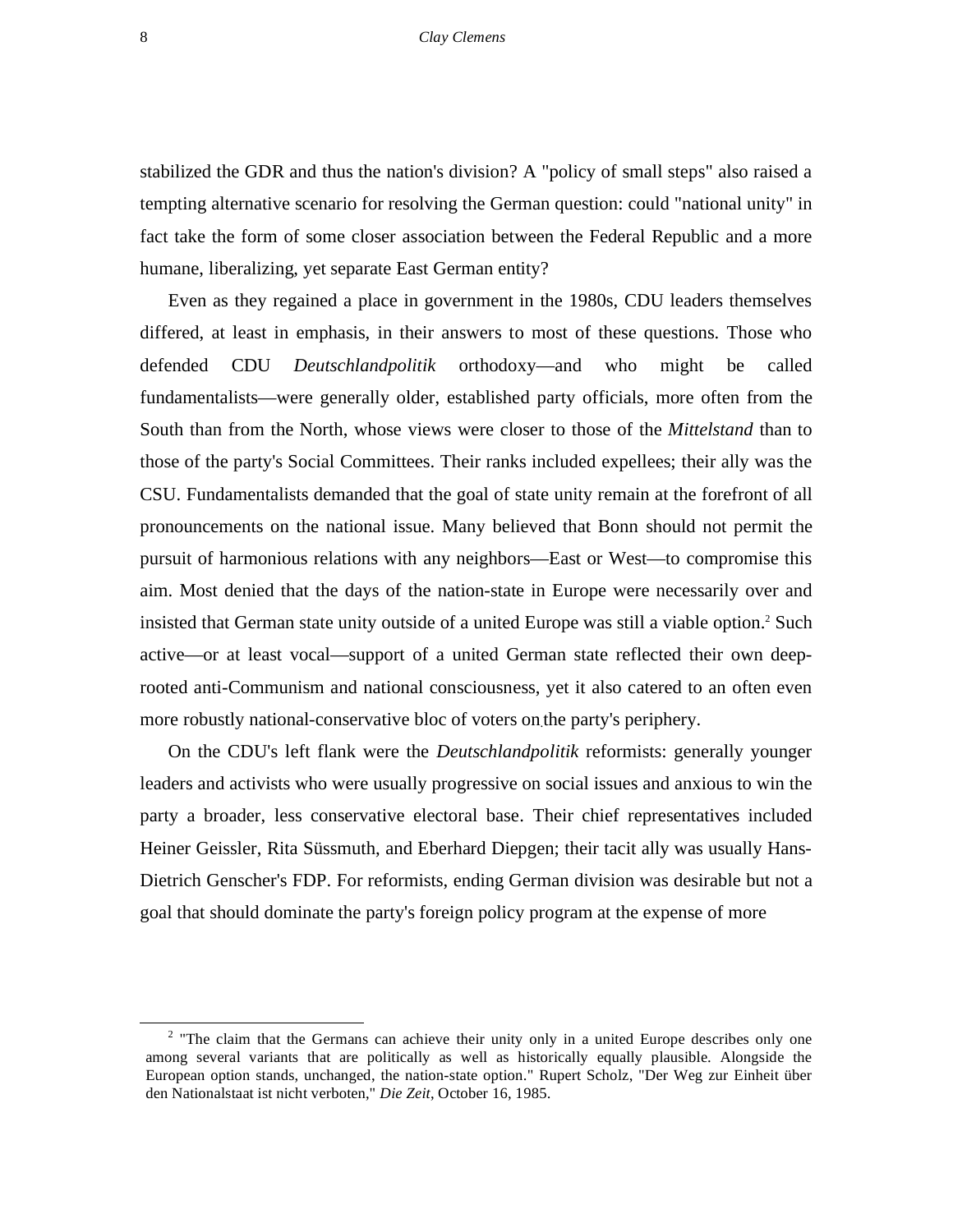immediate priorities: European integration and East-West accommodation. Without explicitly renouncing the goal of state unity, they rejected the concept of the nation-state, giving greater precedence instead to preserving a sense of German identity, which they believed would only come through German-German interaction. Any form of unity, they added, could only come within the framework of an integrated Western Europe and a pan-European peace order. In any case, they warned, the Union risked diplomatic isolation and political irrelevance unless it showed greater willingness to settle for a gradualist, accommodationist approach.

In short, for fundamentalists, national reunification itself mattered more than the context within which it might occur; reformists reversed that order of priority. Yet broad divisions such as these served neither the CDU's political fortunes nor government policy, especially in a tripartite coalition that included both the CSU and the FDP Thus party leaders like Chairman Kohl and Alois Mertes continually tried to bridge these differences; colleagues like Alfred Dregger, chairman of the parliamentary group, or Volker Rühe, his deputy, leaned toward the fundamentalist or reformist view, respectively, but also attempted to play this same role—as intra-party mediators.

Formulas left over from the 1950s and 1960s helped to some extent: "freedom and unity are mutually reinforcing," for example, or "German unity in a European framework," or "reunification is not a question of territory but of values." It was above all Mertes who tried to synthesize the fundamentalist and reformist positions: Negotiating to promote human contacts across the existing border and preserving the legal case for self-determination were, he stressed, *both* part of a *gesamtdeutsch* human rights policy. In addition, refusal to recognize East German citizenship, combined with greater human contact, could *both* preserve a sense of common national identity. He praised "necessary efforts to hold together the German people [so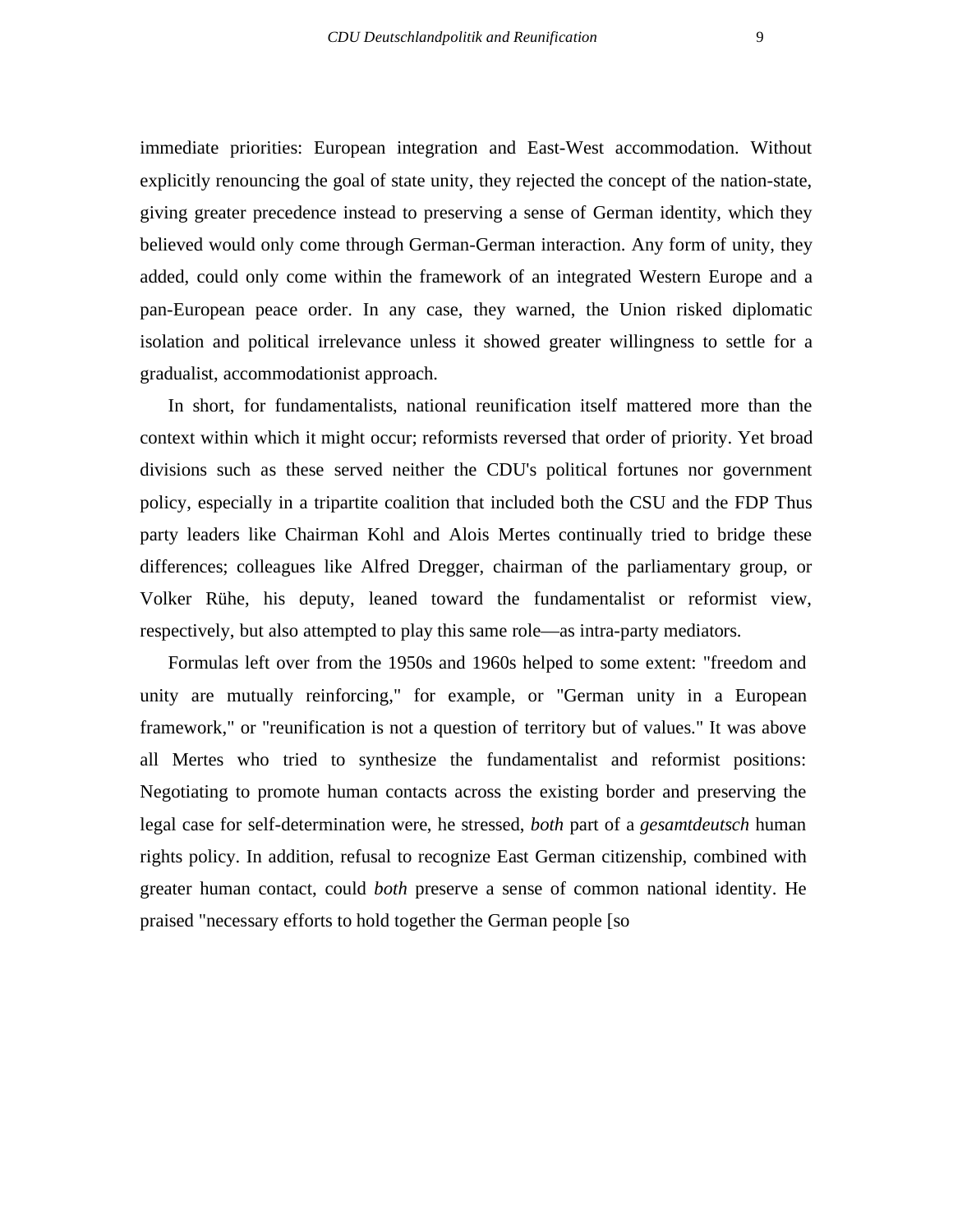long as] such steps did not work against the long-term goal of unification."<sup>3</sup>

Yet it remained difficult to weave all the separate strands of CDU *Deutschlandpolitik*  into a strategy for healing the nation's division. Indeed, defining concepts, models, and detailed tradeoffs only threatened to narrow the party's room for maneuver and jeopardize its unity. At times, even specifying what price the party would not pay to resolve the German question became a delicate issue. CDU leaders in the early 1980s thus remained content with rather ambiguous formulas, never giving up on some form of reunification but almost never spelling out how to achieve it.

#### FROM STATIC TO DYNAMIC

Such ambiguity, however, was best suited for a time of relative geopolitical stasis. So long as East and West remained adversaries and European unity but a distant dream, the CDU could easily avoid either choosing between its priorities or clarifying its vision of what an undivided Germany might actually look like. At least in retrospect, it is clear that the early 1980s were such a static period, and thus—as even a fundamentalist wearily conceded midway through the decade—"In the status quo, according to the given political circumstances, Germany's division has indisputably achieved a certain degree of actual stability…"4

Beyond German borders, however, two men took office in the mid-1980s and began transforming Europe. Their efforts would, to say the least, alter the context of the national question. Seizing on the Single European Act, Jacques Delors, president of the EC Commission, began the unexpectedly rapid movement toward Western Europe's internal market—and beyond. More important still, Mikhail Gorbachev's accession in the Kremlin brought

<sup>&</sup>lt;sup>3</sup> Alois Mertes, "Hinter Honeckers Forderungen steht Moskau," Deutschland-Archiv 14 (4/1981):377.

<sup>4</sup> Rupert Scholz in *FAZ*, October 16, 1985.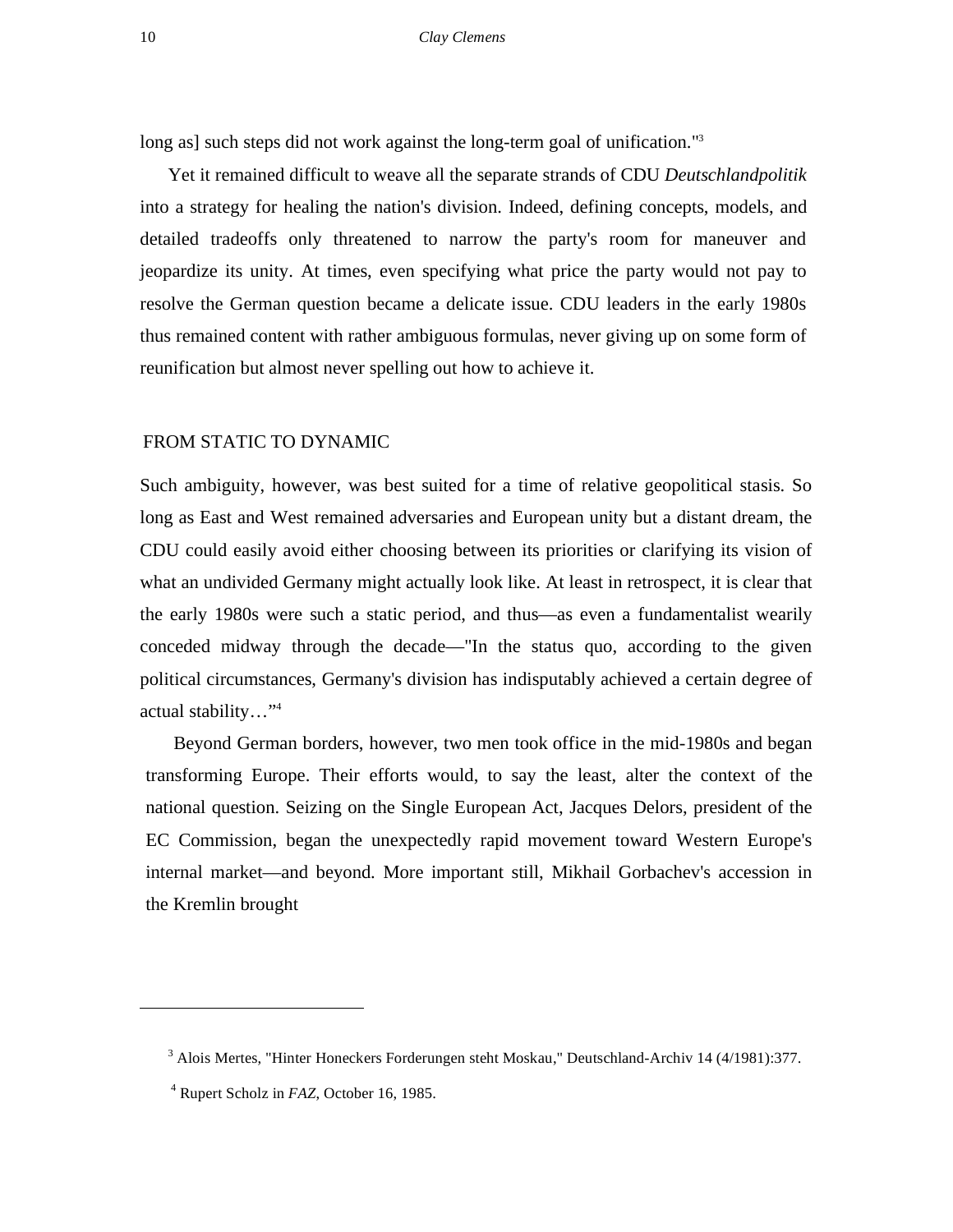*perestroika*, new thinking in foreign policy, and talk of a common European house. To be sure, neither man himself immediately grasped the full implications of his ambitions

for the German question. Certainly few in the CDU did. At first, party leaders suspected that the Kremlin chief planned only to undermine Western solidarity—a wariness that was reflected in the party leadership's initial suspicion of Soviet diplomatic blandishments. But as the thaw in East-West relations and the dynamic of Europe's single market grew irreversible in the late 1980s, the prospect of a new, dramatically reshaped Europe increasingly tested the CDU's tenuous internal compromise on *Deutschlandpolitik*. Fundamentalists and reformists alike increasingly believed that the time had come for the party to commit itself to a much more specific course of action.

The former acted first. As their suspicions of the Kremlin leader faded, defenders of CDU orthodoxy began to urge that Bonn press its Western partners to put German reunification on the table as part of any further East-West negotiations. Alliance obligations, they hinted, or EC integration should be no pretext for passing up a possible deal leading to unification. This option appealed not only to mavericks like Bernhard Friedmann, deputy of the CDU in the *Bundestag*, and Heinrich Lummer, former interior senator of Berlin, but to expellee spokesmen and many other fundamentalists as well.

Party reformists and mediators expressed understanding for this desire to see progress toward unity, yet quickly quashed the idea of a bargain with the Kremlin. Risking a break with Bonn's Western allies, let alone accepting anything like a quasineutral status—an Austrian solution—would be an intolerable price, they said, even for some form of national unity. Germans must instead count on gradualism, on European union and detente, to pave the way to a more acceptable resolution. As Kohl wrote to Friedmann: "Reunification of Germany is thinkable only on the basis of ... a longterm positive process of broad-based cooperation and the dismantling of distrust."5

<sup>5</sup> *Die Welt*, February 18, 1988.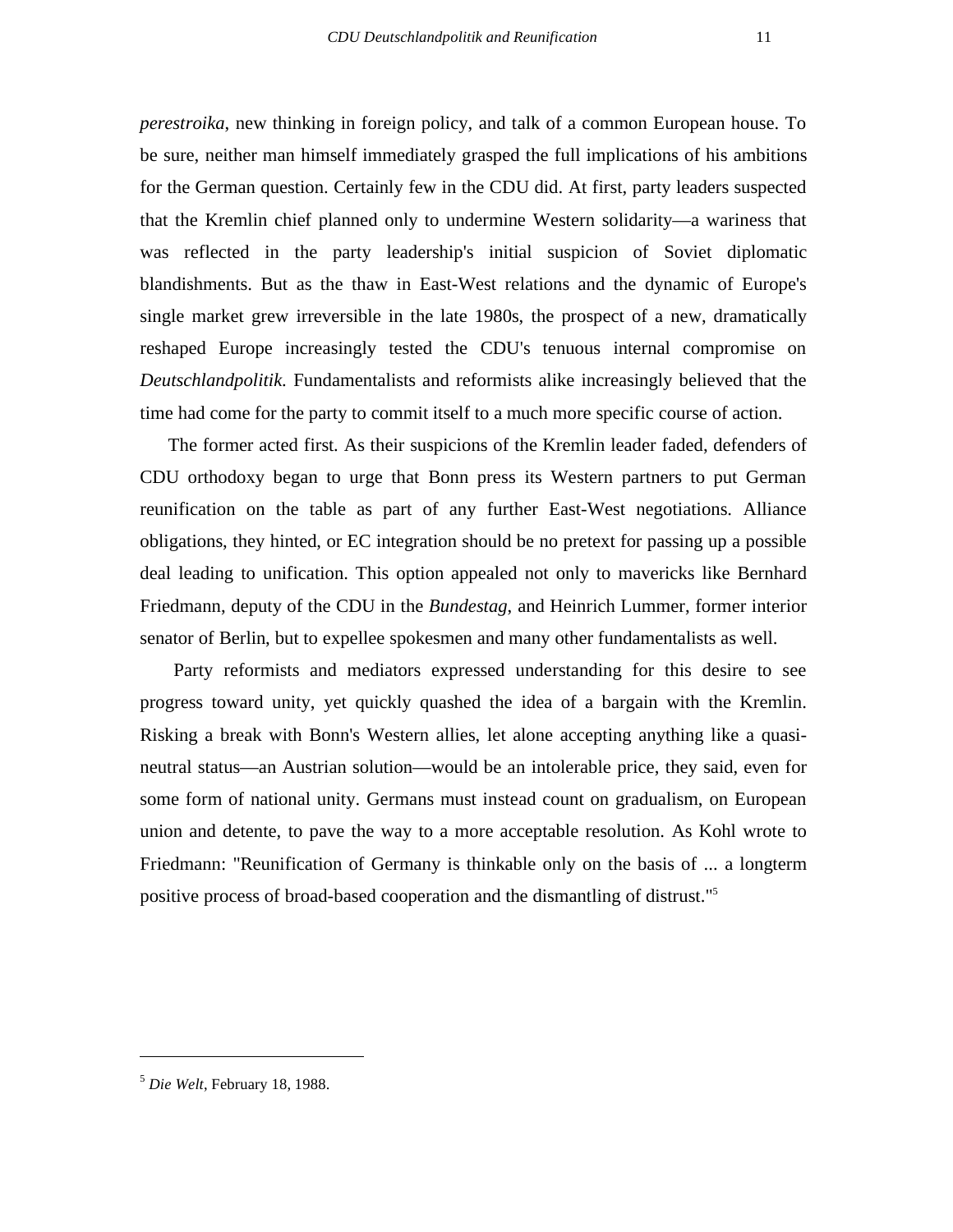#### 12 *Clay Clemens*

During 1987 and 1988, reformists also urged the CDU to make its strategy for dealing with Germany's division more concrete, but they had a different end result in mind. Now more than ever, they argued, the party must soften its old reunification rhetoric, which only jeopardized promising progress toward European integration. Instead, it should fully embrace efforts to expand German-German diplomacy. While acknowledging the resistance of the SED regime to *perestroika*, they argued that the thaw in East-West relations was gradually tempting Erich Honecker to bargain for greater diplomatic status and hard currency from the West. Bonn could exploit this to promote expanded human and cultural contact, and thereby a greater sense of national togetherness, if not outright state unity.<sup>6</sup>

Events did indeed seem to be moving in this direction. The year 1987 brought a dramatic upsurge in cross-border travel and German-German diplomacy, which culminated in Honecker's visit to Bonn. Many CDU fundamentalists at first urged limiting the status of this occasion—by greeting him at Frankfurt airport rather than in Bonn; by conducting no political discussions in the Federal capital; by holding a formal reception not at the presidential residence but at a palace outside the city. Yet Kohl's government gave Honecker the ceremony befitting a head of state. (In Munich the fanfare was, if anything, greater still.) Shortly thereafter, Union leaders voiced support for conditional contact between the *Bundestag* and the GDR *Volkskammer*, long dismissed as a tool of tyranny.

Encouraged by what he and fellow reformists regarded as a watershed event, General Secretary Geissler convened a working group of CDU leaders in early 1988 to draft a statement on the national question for the party's approval at its Wiesbaden conference in June. Those invited did not include any parliamentarians from the *Deutschlandpolitik* committee of the *Bundestag*, let alone from the expellee groups—both noted bastions of party orthodoxy. Among other things, the draft declared that:

• freedom is the condition for unity and not its price;

<sup>&</sup>lt;sup>6</sup> CDU leaders in Berlin, for example, tried to entice Honecker to visit their city, downplaying a host of traditional status issues to do so.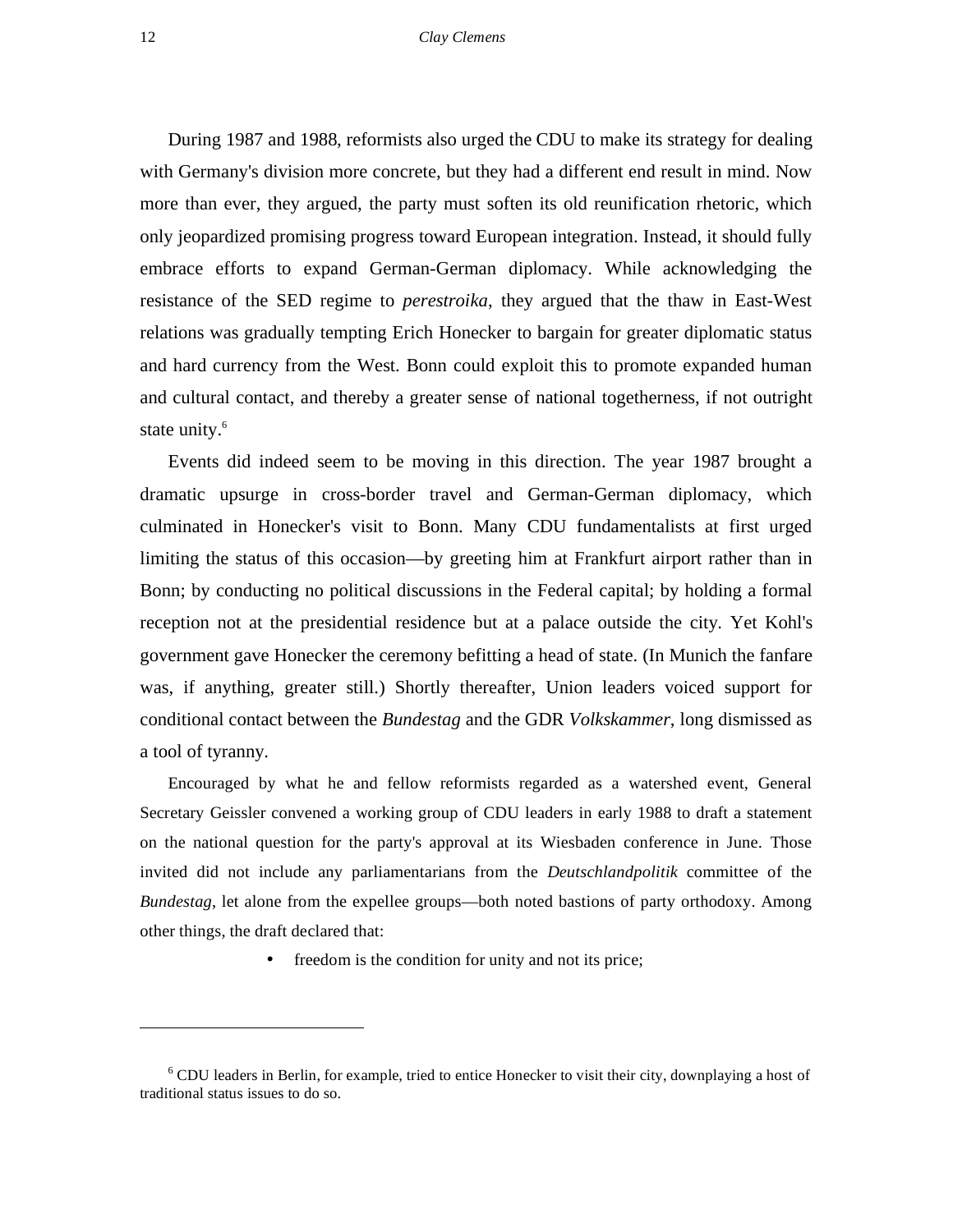- the goal of unity is to be achieved by Germans only with the agreement *(Verständnis)* and support of their neighbors in East and West;
- overcoming the division of Europe and thus of Germany presupposes overcoming the East-West conflict;
- not changing borders but making them transparent and overcoming them through humanity and understanding with all of Germany's eastern neighbors is the core of the party's policy;
- the CDU wants dialogue with the churches, but also with other social and political groups and institutions [in the GDR].<sup>7</sup>

These statements would have done little more than bring declaratory CDU policy into harmony with the day-to-day policy of Bonn's governing coalition. But they were still controversial by CDU standards. Almost immediately the paper thus came under attack for omitting the term reunification and creating the impression that Bonn's partners in the EC could veto German unity. Some labeled it a sellout of longstanding party commitments; others merely called it imbalanced. Rupert Scholz, for example, conceded that current realities made a policy to ameliorate the nation's division necessary, but added: "*Deutschlandpolitik* must not be transformed into its opposite by [a policy that] gives up its own normative positions—reunification, preserving the national option, and the task of state unity for the Germans."8

Chancellor Kohl and other party mediators put a good face on the discord, saying it illustrated how seriously the CDU took the national issue. Nonetheless, the presidium thoroughly revised the paper. As in the earlier draft, European unity was designated as "the decisive task for the future," but it was no longer singled out as the party's main aim. Instead, whereas the first version never used the term reunification, the revised statement opened with a quote from Konrad Adenauer: "The reunification of Germany in freedom was and is the most urgent goal of our policy." The word reunification

 $\frac{1}{7}$  $<sup>7</sup>$  Draft cited in *FAZ*, February 19, 1988.</sup>

<sup>&</sup>lt;sup>8</sup> Ibid., March 24, 1988.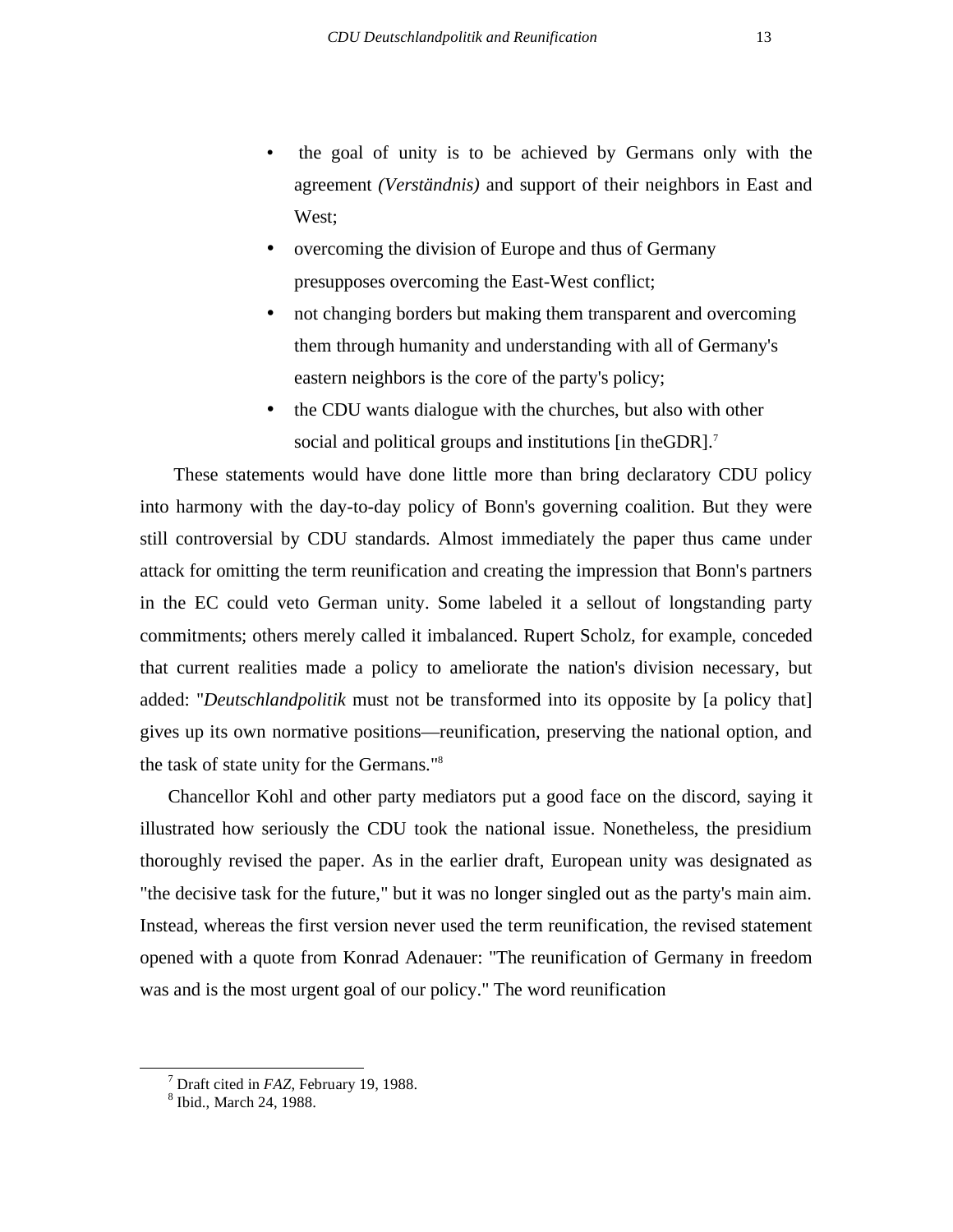reappeared several more times as well. The final draft also dropped any reference to the need for Germany to win the "agreement" of its neighbors before reunifying, stating instead "we need [their] understanding and support." Such sympathy, it added, would be possible when "the solution to the German question is embedded in a European framework and takes place not against but in accordance with well-understood interests of neighbors." A catalogue of documents containing expressions of the legal basis for German unity was also inserted into the final version.

In short, a controversial manifesto was watered down to another opaque compromise. Nothing better exemplified this than the dilution of the first draft's appeal to help remove the divisive character of Europe's borders: in the final version it read "[the CDU wants a Europe] in which the arbitrary borders are *aufgehoben* and not merely made transparent." The ambiguous key word, which philosophers suggest also served Hegel so well, enabled the party to imply that it aimed either to deprive existing borders of their meaning or to abolish them altogether—two sharply contrasting policy objectives.

Even after it was diluted and endorsed by Kohl, the party statement sparked debate at the Wiesbaden convention.<sup>9</sup> Several district party groups proposed adding still stronger orthodox language to the final draft, such as specific reference to the continued existence of Germany in its borders of 1937. They scoffed that the term "unity of the *nation*" was far more vague than state unity. Specific reference to the GDR came under fire as well. Fundamentalists also rejected any hint that Germany's neighbors might have a say

<sup>&</sup>lt;sup>9</sup> Kohl stressed that the CDU must keep the issue of unity alive so that other less democratic forces could never exploit national sentiments. However, he also pointed out that so long as unity was not possible, policy must focus on "doable" tasks, above all, on improving the lives of ordinary Germans through dialogue. As for the future, Germans could not solve their national problem in a way that ignored larger issues in the community of states and thus "should never lose sight of the interests of neighbors in East and West." All democrats agreed that the division could not be ended by nineteenth-century-style power politics; instead Germany must seek detente with the East and respect the rights of its Western allies. *FAZ*, April 15, 1988.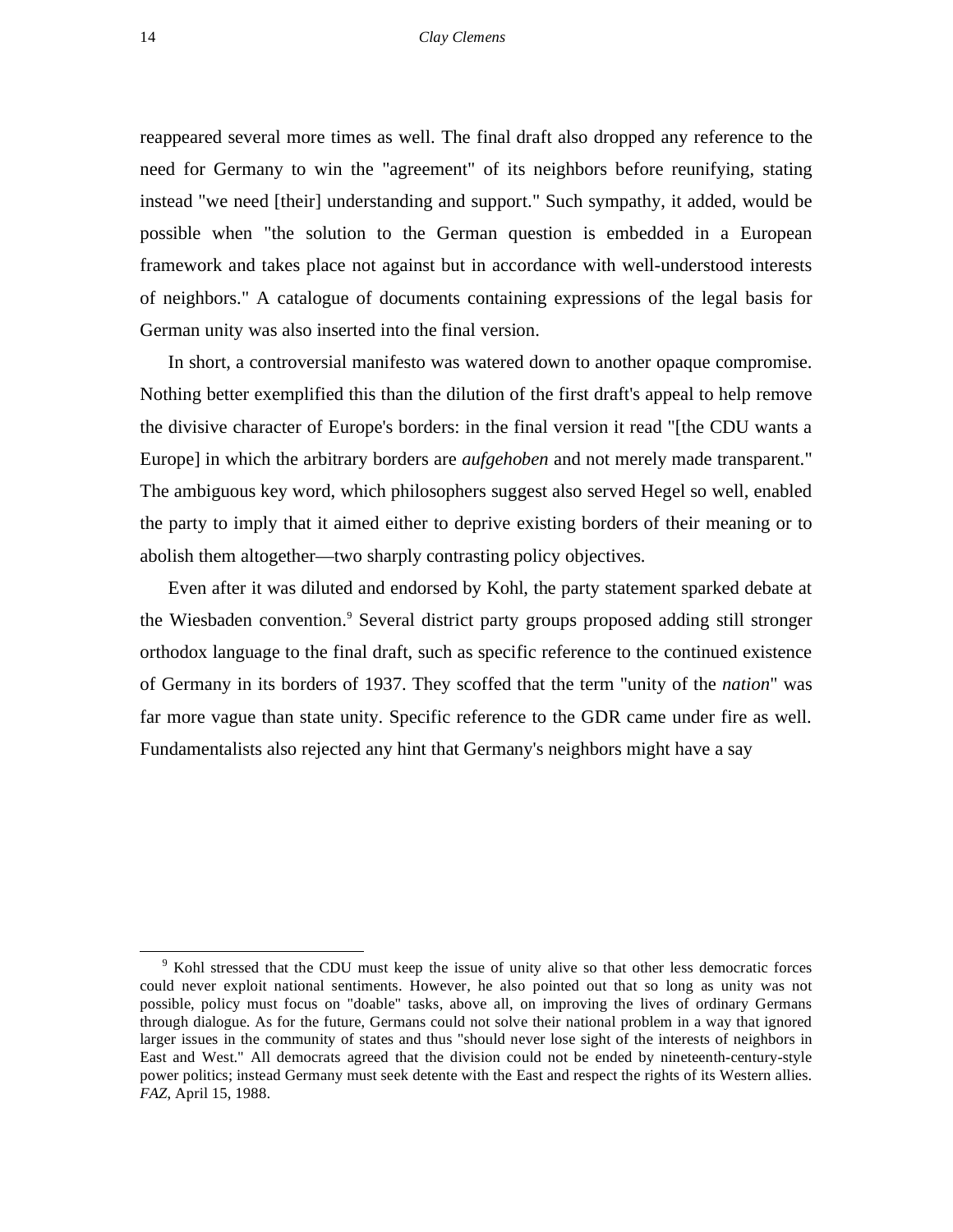in unification. Calls again came for a diplomatic campaign aimed at pressing the Western allies to put unification on the agenda of European diplomacy. A united Germany going its own way as a neutral state even found a bit of backing.

Reformists fired back that Bonn's goal must be "to make the division more liveable" for GDR residents through structures that spanned the border; without such a network of human contacts, national unity in whatever form could never be achieved. They did agree that Bonn should remind its allies of their obligation to press for unification, but said Germany must focus primarily on winning sympathy and understanding from its friends.

After a few hectic hours of fending off amendments from all directions, the meeting's chairman, Ottfried Hennig, parliamentary state secretary in the Inner-German Ministry, concluded that "all parts of our party can now live with the balanced result that has come about through very strenuous consultations."10

#### THE DECISIVE YEAR: 1989

In short, both flanks of the party tried in vain during 1988 to clarify CDU *Deutschlandpolitik.* Nonetheless, despite the rapid pace of events in Europe—or perhaps because of it—no specific strategy for overcoming the nation's division emerged. Either alternative, whether it emphasized or downplayed reunification, demanded too high a price in terms of existing German foreign policy commitments and party unity. Comfortable ambiguity prevailed instead.

However, as 1988 became 1989, all segments of the party increasingly recognized that reform sweeping the East bloc would affect the German situation. Often without saying so explicitly, they

<sup>&</sup>lt;sup>10</sup> All references drawn from *Protokoll: 3. Bundesparteitag der CDU*, June 13–15, 1988, Wiesbaden. Reformists did not give up. Later that year, Geissler spoke of the "fruitful tension" between national and European unity. With the decline of the nation-state and the expansion of freedom in Europe, he said, borders were losing their meaning: "It would be a historic mistake [to believe] we can restore the German national state in the borders of nineteen-hundred and XY." Adenauer and Strauss had said much the same, he insisted. But at a session of the CDU/CSU *Fraktion*, he received little backing.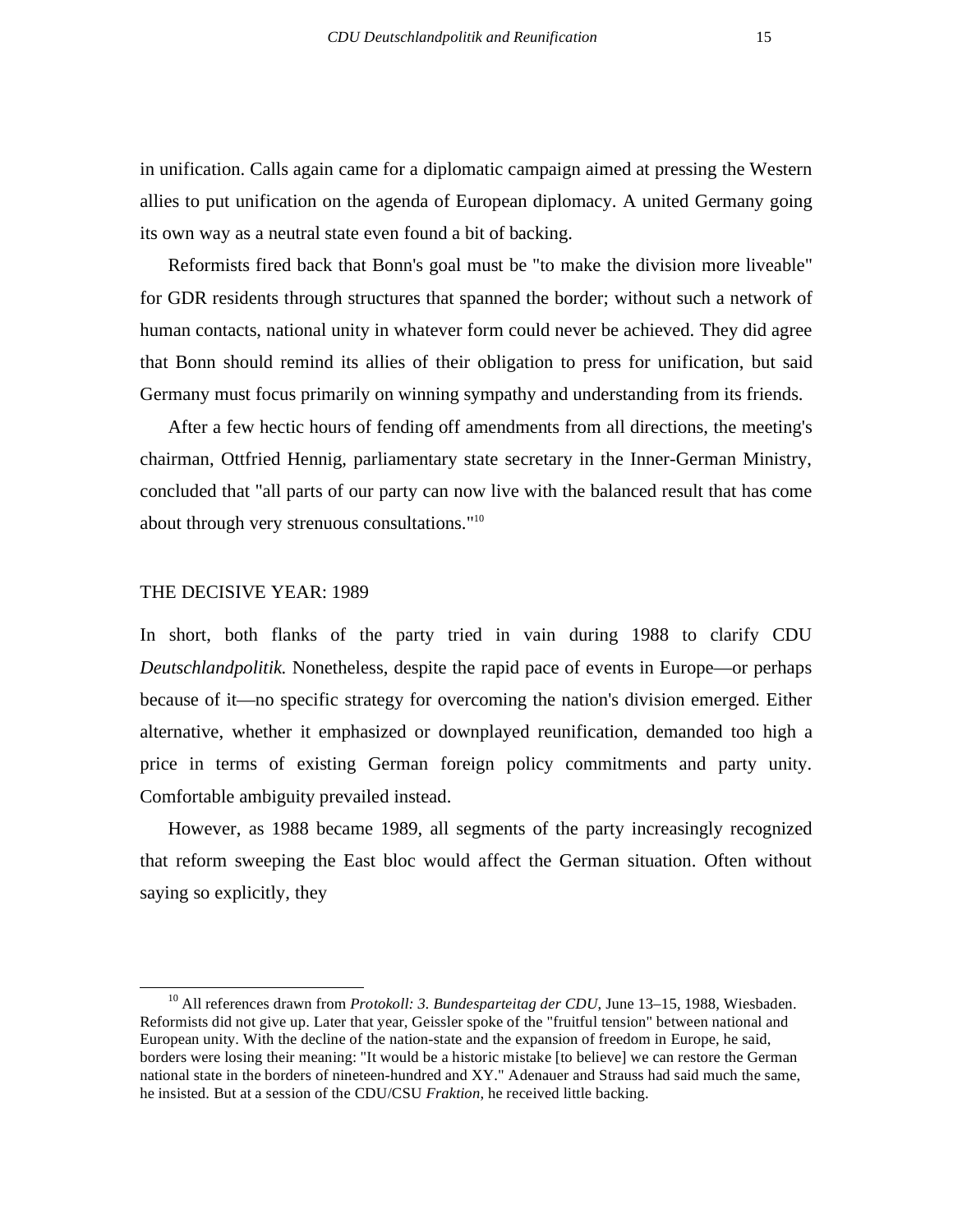agreed that the SED faced increasing internal and external pressure to emulate its liberalizing neighbors. Thus progress toward freer elections, human rights, and greater travel anywhere in Eastern Europe, Kohl observed, was progress toward selfdetermination for the German nation.

Partly for this reason, the party also agreed that Bonn's diplomacy should foster reform throughout the East, something to which Foreign Minister Genscher was already committed.11 It joined in the warm welcome given to Gorbachev during his triumphant progress through Germany in June and endorsed calls to grant the father of *perestroika*  large-scale Western aid. That spring the CDU also approved a large bank credit for Hungary and, more grudgingly, conditional aid for the reformist coalition in Warsaw, as well as the general idea of a conciliatory gesture to mark the fiftieth anniversary of Nazi Germany's march into Poland.

Honecker and other SED leaders continued to ignore all such hints that a looser rein would reap rewards, and their obstinacy sparked more discontent and requests for exit visas. Yet, while condemning this stubbornness and the tension it produced, CDU leaders still assumed that change east of the Wall would come about only when the established authorities agreed to it. They therefore saw no alternative to continued cooperation with the SED regime, hoping it could be induced to emulate the incremental reformism of Hungary; in mid-July, for example, Kohl dispatched Rudolf Seiters to East Berlin for discussions on ways of improving relations between the two neighboring states.

<sup>&</sup>lt;sup>11</sup> Wolfgang Schäuble told an interviewer in late 1988: "I assume that at some point or another, which I cannot now discern, the situation in Germany will fundamentally change. This can also be already in the near future." He went on to say that the double pressure on Honecker—from Gorbachev and his own subjects—put the SED in a vulnerable position. Without destabilizing or depopulating the East, he argued, Bonn should expand German-German contacts while convincing the SED leadership that "setbacks" would thereby carry an ever-higher price: "There must be much at stake for the GDR and for the Kremlin if they reverse the progress achieved." All this meant more hope for greater freedom for Germans, "and more freedom will in the end lead to more unity." *Braunschweiger Zeitung,* December 2, 1988.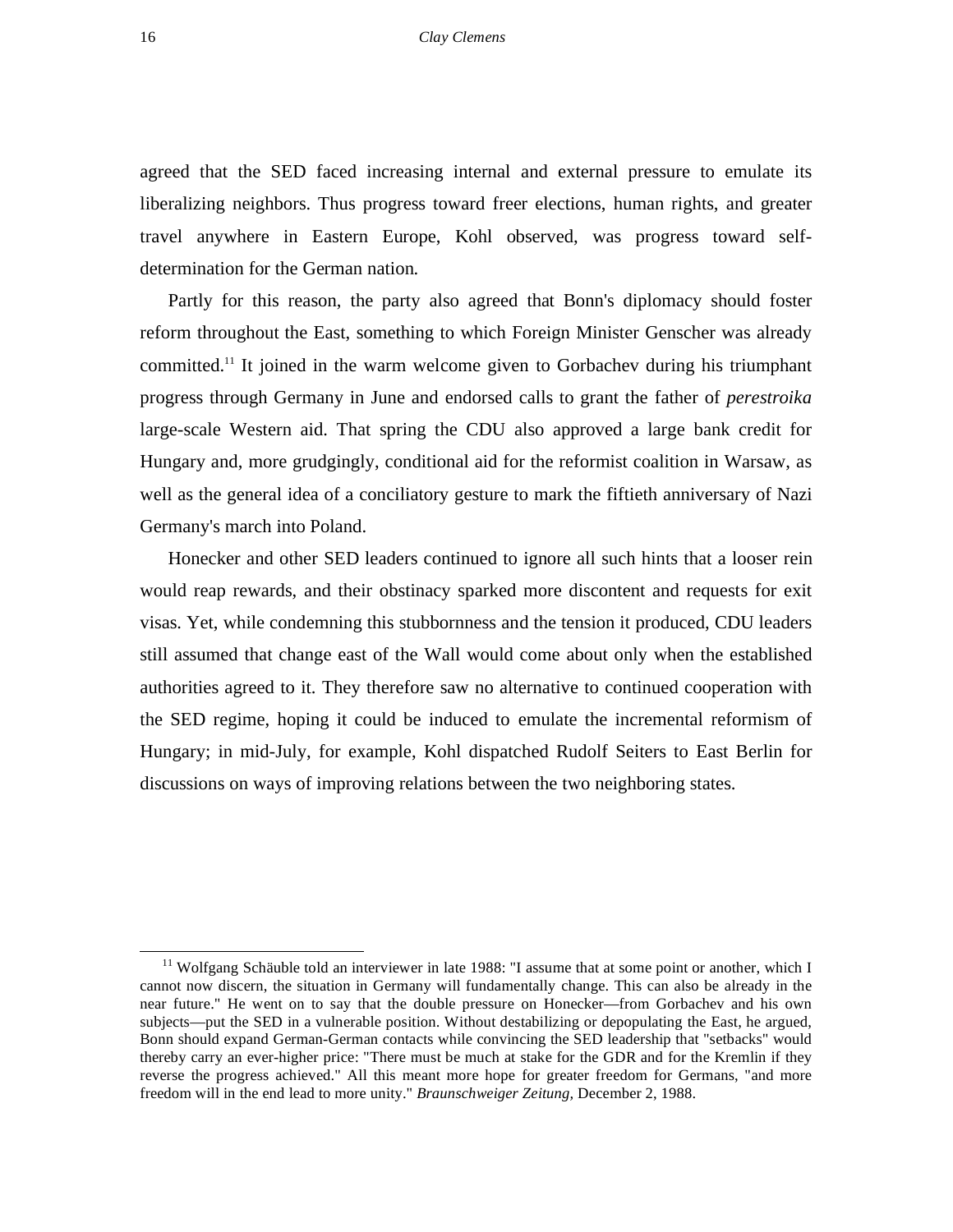Despite harmony among CDU leaders on the need to continue negotiations, however, there was still the familiar discord on other points. Now more than ever, reformists argued, it would be foolish to set any obsolete limits on Bonn's Eastern diplomacy, even if this meant sacrificing some cherished elements of orthodoxy. Aside from urging unconditional financial aid to Poland, they called for an explicit guarantee that even a *united* Germany would be bound by Bonn's acceptance in 1972 of the Oder-Neisse border. Such gestures would—among other things—foster reconciliation and bolster the position of the Polish prime minister, Tadeusz Mazowiecki, sending a signal to Honecker in the process. Moreover, they argued, an expanded dialogue with all groups in the GDR, even those close to the SED, would serve to promote change. During debates over an early draft treaty on European union and throughout the 1989 campaign for EC parliamentary elections, they proclaimed that Germany's national goals would not interfere with this integration process.

Fundamentalists fiercely retorted that even now—indeed especially now reunification remained the party's primary stated goal and should not be subordinated to the quest for dialogue with the East or integration with the West. What they called the government's deplorable vagueness on this front was, in their view, already driving traditional CDU/CSU supporters to the upstart nationalistic *Republikaner.* Bonn must thus make it much clearer that, for example, only a united Germany could define its eastern borders; binding statements now would merely call into question the claim that Germany's division remained legally provisional.<sup>12</sup> Several CDU parliamentarians also lambasted the Strasbourg parliament's draft treaty on European union, demanding reservations that would allow Germany to decide alone, without permission of its EC partners, whether to pursue German unity and even to pull out of the European union if it so decided. Otherwise, they held,

 $12$  Many in the CDU applauded when CSU chairman, Finance Minister Theo Waigel, declared that the German Reich continued to exist in its borders of 1937, saying that this only reiterated what the constitutional court had ruled.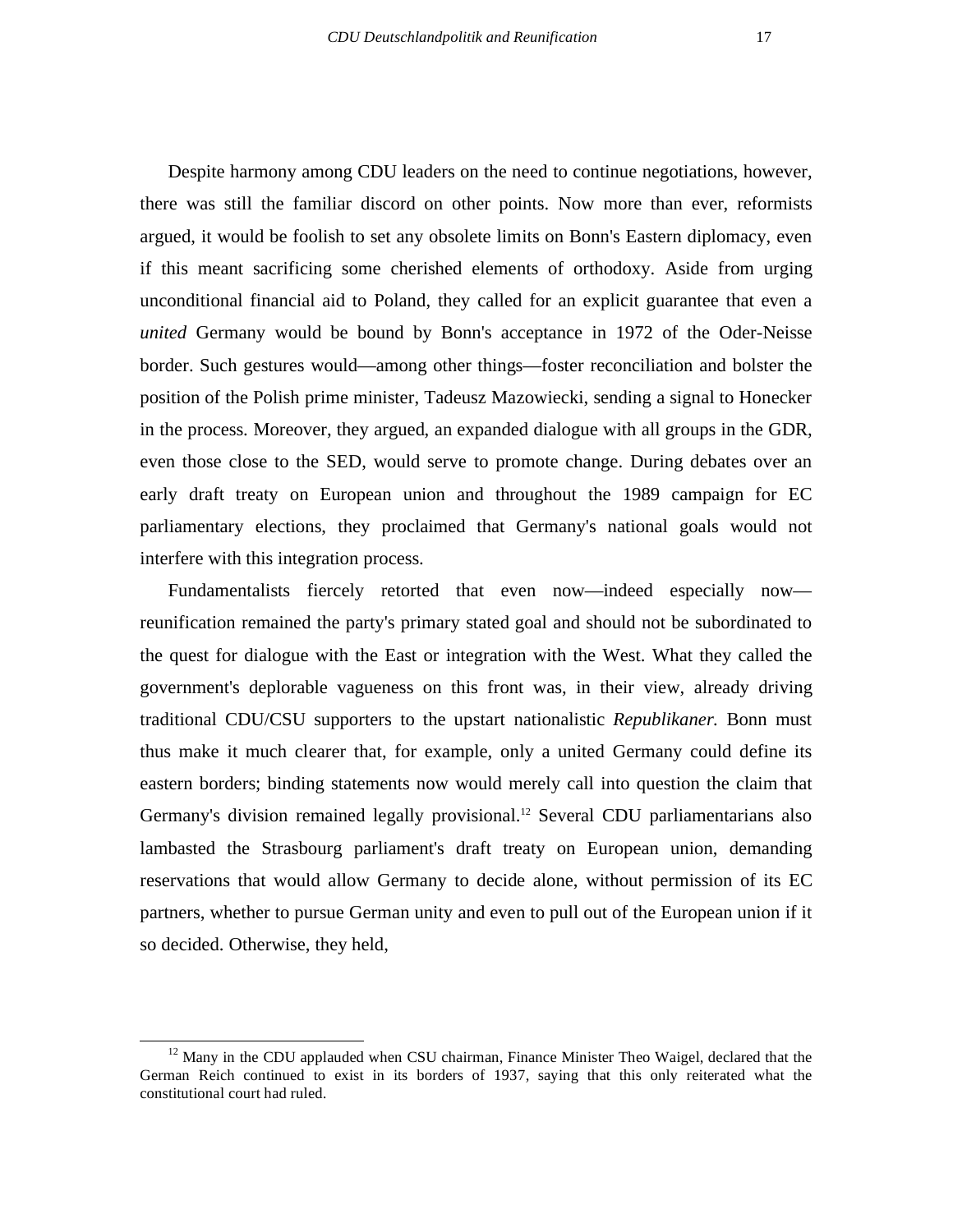giving up sovereignty to a federated Europe would make national unification legally  $impossible.<sup>13</sup>$ 

Reformists fired back that such "fully superfluous discussion" damaged the larger goal of a European peace order in which all Germans could find their way back together.<sup>14</sup> They deplored the revival of "German-nationalistic voices ... [and] aggressive German

### jingoism *[Deutschtümelei].*"15

As usual, Kohl and other intra-party mediators struggled to bridge or straddle two positions on all such issues. They quickly disavowed rhetoric certain to sabotage planned summits with Gorbachev and Mazowiecki, dialogue with the GDR, and momentum toward European integration. The chancellor repeated his warning, by now familiar, that merely asserting legal positions did not make for good policy. Talk of state unity almost never surfaced in his speeches for most of 1989; less blunt formulations like national unity and self-determination took its place. Alongside them were reminders that Bonn would continue to honor the letter and spirit of the Warsaw treaty of 1972, under which the FRG accepted the Oder-Neisse border. Nor, Kohl said, would Bonn ever consider slowing progress toward a European internal market and political union simply to protect the option of national unity. $16$ 

All the same, Kohl and fellow mediators by no means entirely abandoned the legalisms and rhetoric of CDU orthodoxy. Kohl explicitly reminded Gorbachev of Bonn's "constitutional obligation and political determination to achieve in free self-determination the unity and freedom of Germany." In the same vein, the chancellor also would not commit Germany to a final, formal pledge on the Polish border. "There is no necessity to begin a border discussion," he said somewhat ambiguously.17 When Richard von Weizsäcker's conciliatory letter to Polish leaders implied just such a guarantee,

<sup>&</sup>lt;sup>13</sup> Cited in *Die Zeit*, January 27, 1989.<br><sup>14</sup> Ulf Fink, in *FAZ*, July 14, 1989.<br><sup>15</sup> Ulf Fink in ibid., July 11, 1989.

<sup>&</sup>lt;sup>16</sup> Ibid., May 19, 1989.

 $17$  Ibid., July 7, 1989.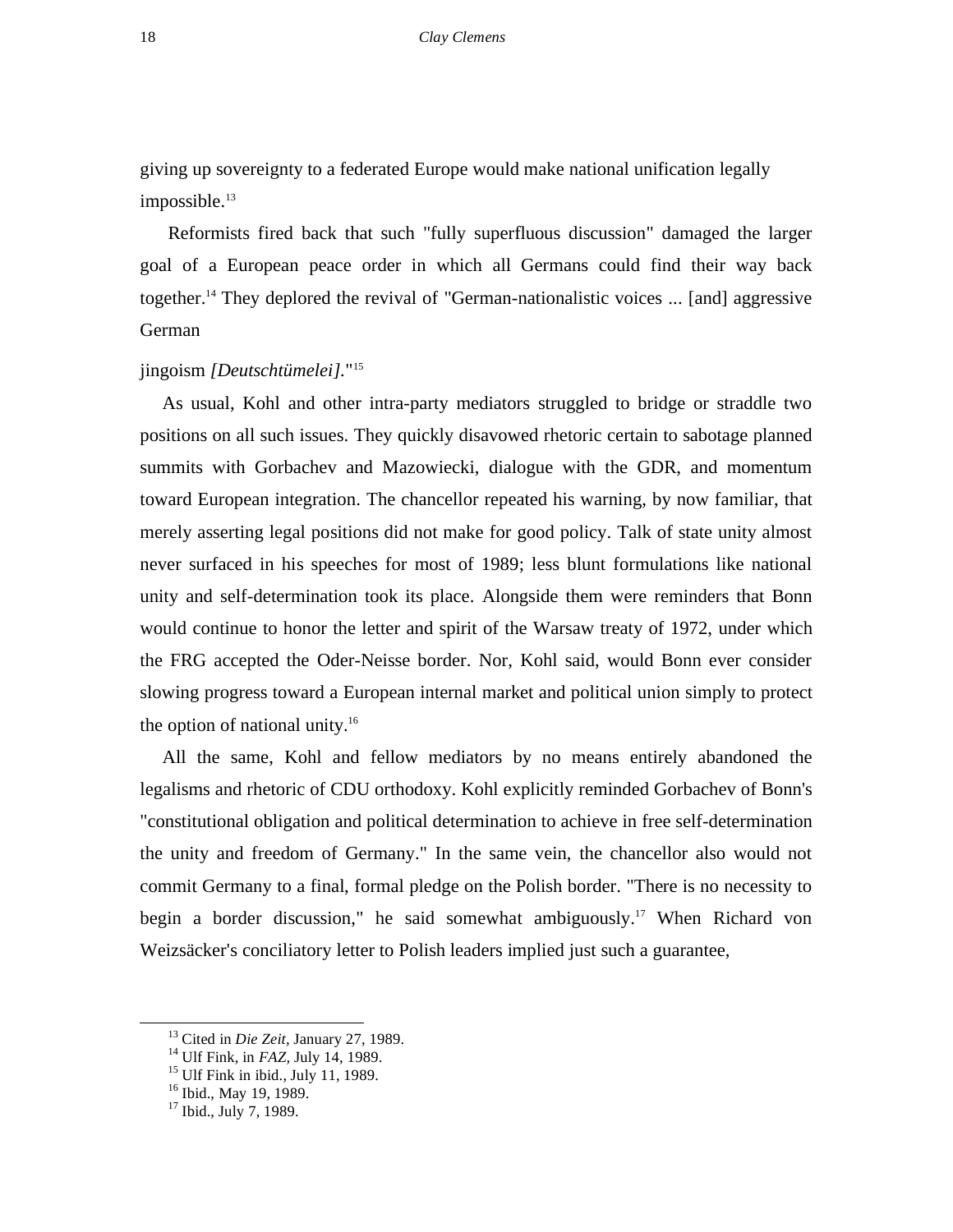Kohl distanced himself from the federal president and blocked efforts of the SPD to win endorsement of the letter in the *Bundestag.*<sup>18</sup> Open CDU contact with groups in the GDR, such as its political namesake—the *Ost-CDU—*remained forbidden. And party mediators continually pointed to special clauses in the Treaty of Rome, which they said legally bound Bonn's partners in the EC to help promote and ultimately accept German unity.

In late summer, the SED regime began to collapse, as its citizens flooded across Europe's increasingly porous borders. Though preoccupied with an internal party crisis, delegates to the CDU's convention in Bremen in September cautiously welcomed the unfolding drama to their east. Even a few reformists used the word reunification, while Kohl declared that the German question belonged on the international agenda. Party leaders promised to raise the issue with Bonn's Western partners.

Yet, despite the air of drama—or perhaps exactly because of it—the party as a whole still did not commit itself to a specific plan for ending national division. As Kohl declared: "We have never been so close to realizing this vision [of reunification] as we are today, provided we set the right priorities and do not raise certain questions at the wrong time ..."<sup>19</sup>

Meanwhile, the CDU welcomed the refugees, assured them of their right to West German passports, and reminded them which party in Bonn had most strongly opposed recognizing a separate GDR citizenship. To be sure, no one in the Union wanted the blame for sparking an explosion east of the Wall, and all denied any desire to depopulate, isolate, or destabilize the GDR. Indeed, when Seiters declared that East Germans seeking refuge in the FRG's permanent mission in East Berlin created more problems than it solved, and when Bonn temporarily dosed the office, there was no

<sup>&</sup>lt;sup>18</sup> Von Weizsäcker had planned to visit Warsaw on this anniversary and sent a letter to its new non-Communist government that read: "My country has given a binding pledge not to make *any* territorial demands on Poland now and in the future."

<sup>19</sup> CDU, *Bundesparteitag der CDU Deutschlands, Bremen, September 1989*, CDU-Bundesgeschäftsstelle.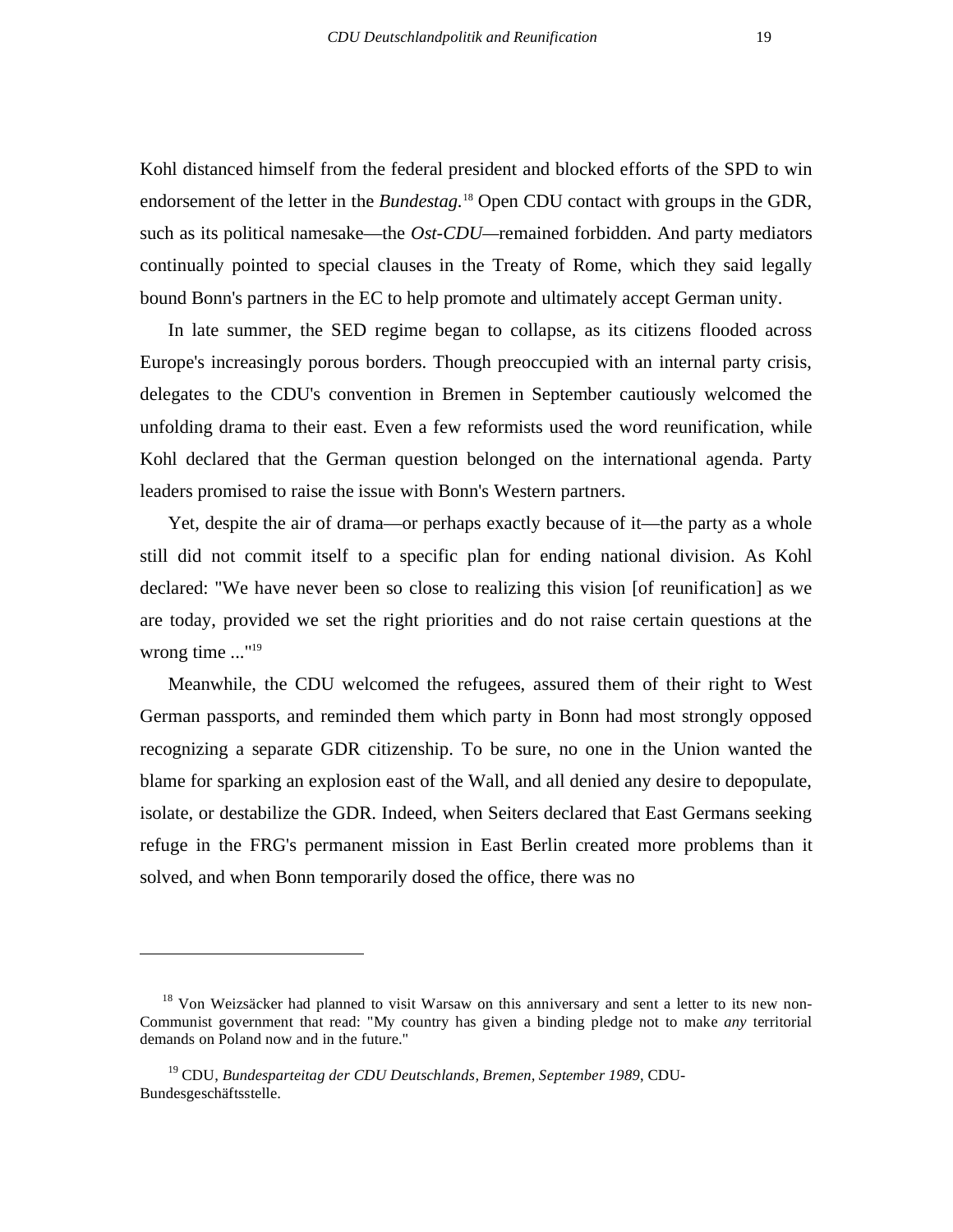criticism from within the CDU. Dialogue rather than pressure remained paramount during these hectic weeks. Throughout the autumn, Kohl even offered to meet GDR leaders, including Honecker himself, and to make "a concrete, future-oriented offer" of assistance in exchange for the SED's readiness to launch economic and political reforms.20

Yet, for the first time, more than small steps clearly seemed possible, and CDU leaders thus gradually grew more ambitious. Beginning in September they urged the SED to end its power monopoly, to invite opposition groups to a round table discussion about the country's future, to guarantee civil liberties, and to hold free elections. A process of genuine self-determination for Germans in the East, so long a vain hope, now seemed within reach.

In the CDU's view, did this necessarily mean an end to the nation's division? Reformists saw no reason to push change too openly, let alone in the direction of national unity. Kurt Biedenkopf, for example, warned against what he called crude efforts to demand sweeping reforms in exchange for aid from the West, pressure that would "overpower" its eastern neighbor. He proposed instead unconditional aid to improve a rotting infrastructure in the East and even a pledge to accept the GDR's continued existence. Only then, he said, would authorities dare to accept real reform that would give people enough security to remain at home. Geissler even charged "arsonists" in his own party with wanting to spark a conflagration in the GDR He and Lothar Späth also cautioned that the pace of events in Germany should not be allowed to overtake European unification.

Not surprisingly, the party's right flank was far less shy about what it labeled this "renaissance of German identity." It urged the American president to discuss unification at his next superpower summit and sharply reminded Bonn's suddenly uneasy partners in Paris and London about their obligation under the *Deutschlandvertrag* to work for German unity. If the EC could not digest a united Germany, many added, complete European integration ought

 <sup>20</sup> *FAZ,* October 5, 1989.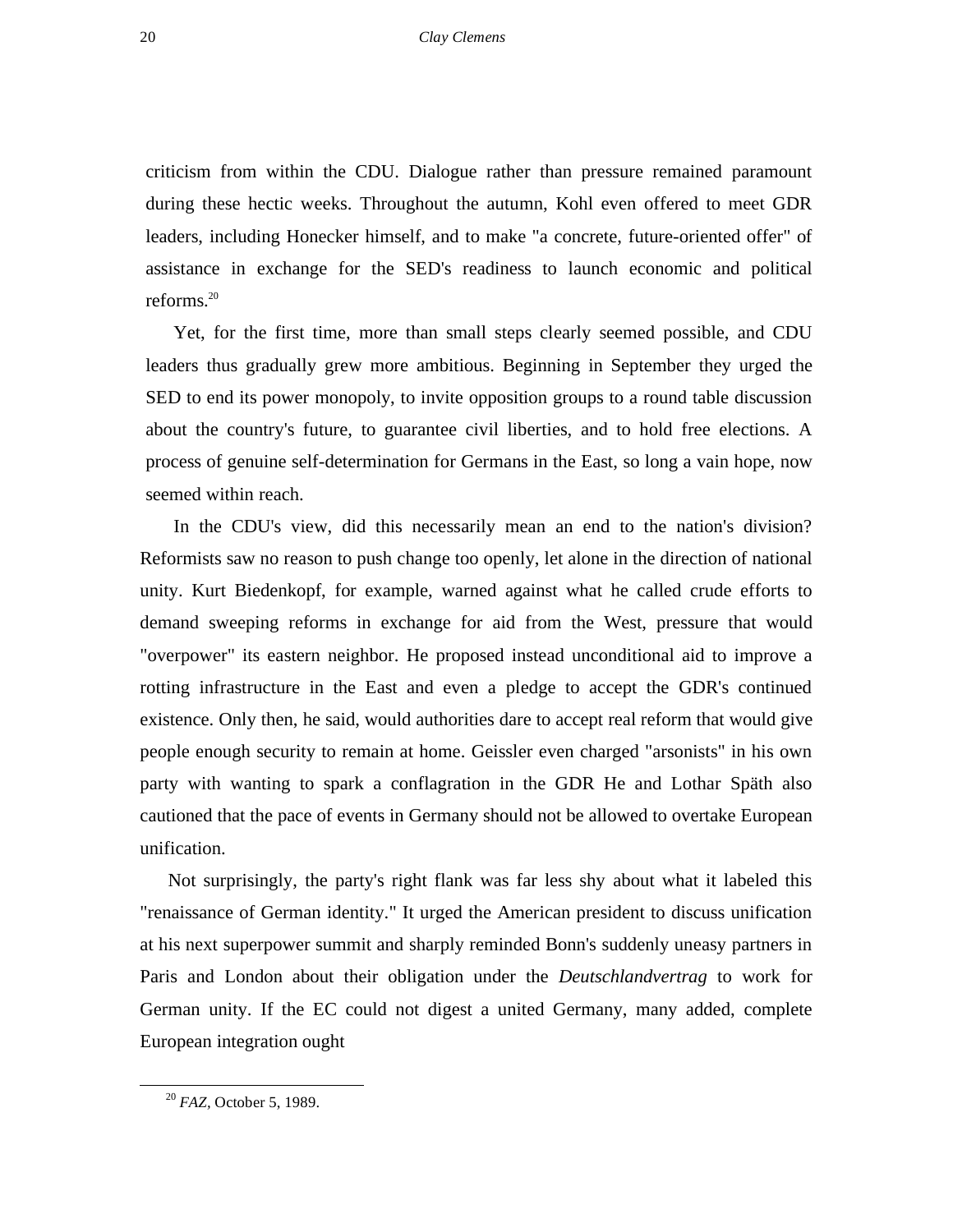to be discarded in favor of a broader, less cohesive Europe of nation-states, a federal yet decentralized entity stretching from Portugal to Poland. And if need be, defenders of the orthodoxy warned, Germany should even reunify without the support of its Western friends.

Even amidst such commotion, Kohl continued his balancing act—right up until a state-of-the-nation address on November 8, just hours before the curtain unexpectedly went up on the drama in Berlin. Germans in the East wanted to shape their own futures, he declared. Yet "practical cooperation" with the GDR remained the best way to help them, and they needed the patience to await reform and "evolutionary change." At the end of this process lay self-determination, and then—only if the East Germans so decided—reunification, a term that surfaced very rarely in his address.

As for borders, Kohl declared, "we cannot change and do not want to change legal positions," and he repeated the pledge, by now ritual, to honor "the letter and spirit" of the 1972 Warsaw treaty "in all its parts." Under heavy pressure from the FDP on the eve of his trip to meet with Mazowiecki, Kohl did accept a resolution stating that "Germans"—and not merely the Federal Republic—would make no future claims on Polish territory. At the same time, that concession came packaged with references to past agreements, which the CDU said upheld the provisional aspect of any pre-unity border accord. Nor did Kohl concede that his party saw a need to choose between its national and Western priorities. "Reunification and Western integration, *Deutschlandpolitik* and European policy," he declared, "are different sides of the same coin."

Toward the end of his speech, Kohl warned: "We should avoid the assumption that resolution of the German question can be predetermined with a script and schedule in hand. History does not hold to a calendar. Historic developments do not run according to a firm timetable."<sup>21</sup> A day later the Berlin Wall was opened.

 $^{21}$  Ibid., November 9, 1989.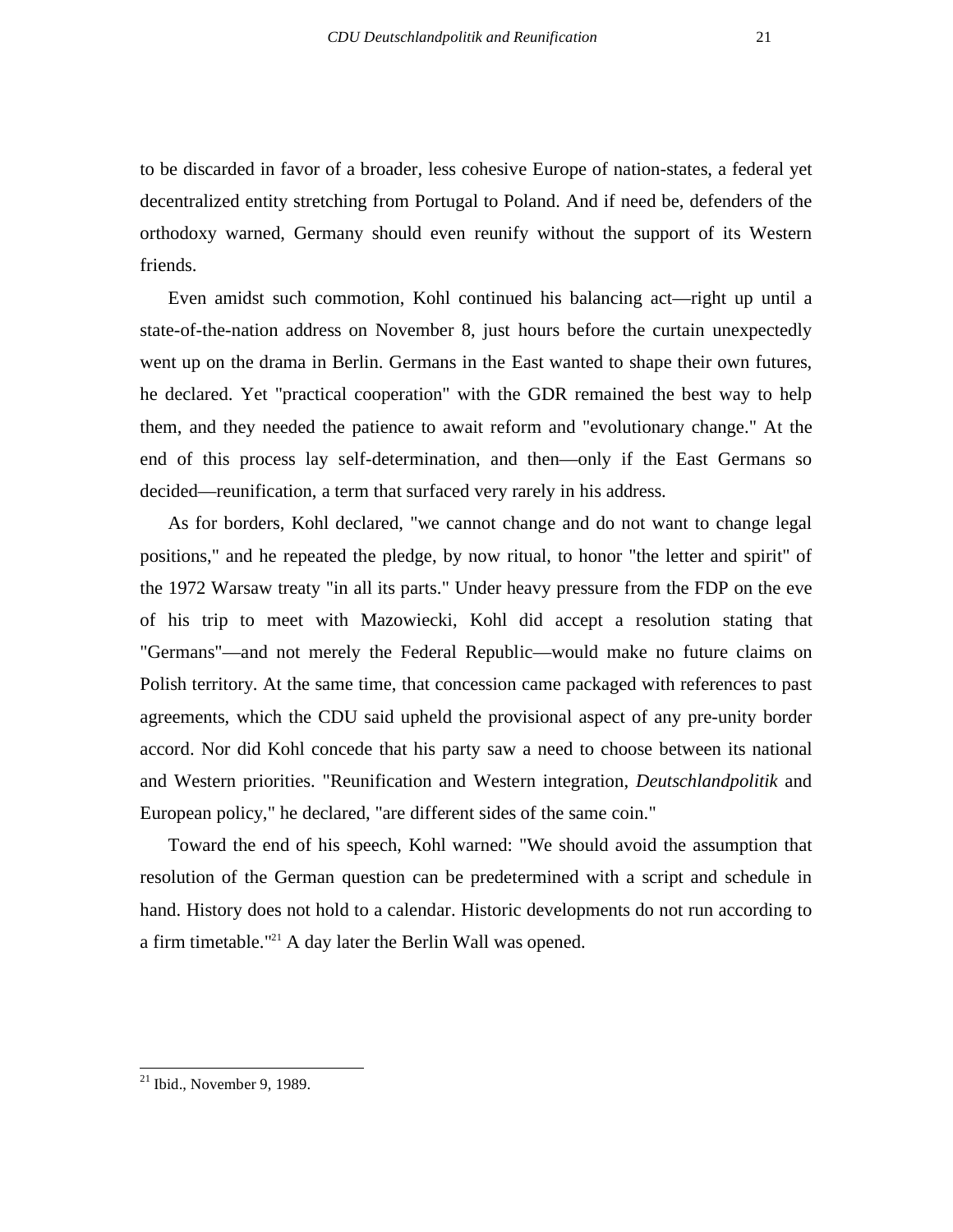#### **CONCLUSION**

What happened after that point is best left to another talk. But in a summary of CDU *Deutschlandpolitik* before November 9, 1989, one conclusion is inescapable: the party lacked a consensus strategy specifically designed to end Germany's division—an integrated, coherent, active reunification policy. Policies it supported during the late 1980s did not add up to an integrated concept for erasing or transforming the GDR. Partly due to genuine ambivalence, partly because of its own unbridgeable internal differences, the CDU instead struck an uneasy balance between its maximal goal of state unity and other aims—dialogue with the East and EC integration.

Yet to some extent, that flexibility, that ambiguity, served the party and even the country well. Never foreswearing national goals such as unification reassured many conservative voters who might have otherwise fiercely opposed a *Deutschlandpolitik*  consisting solely of dialogue with the East. They might have even opted for a more radically nationalist cause that would have set back any hope of unification. As one official declared, it was the Union's special mission to integrate various strands of opinion and thereby preserve a broad consensus for a balanced government policy.<sup>22</sup>

To be sure, compared to their SPD rivals, CDU leaders often seemed out of touch with mainstream German public opinion during the 1980s, since they were more frequently embroiled in debate over arcane legal issues rather than in the formulation of practical policy. But hindsight also suggests that the Union's stubborn refusal to rule out unification—indeed its deliberate vagueness on this score—actually came closer to reflecting the underlying sentiment felt, if not always expressed, by most Germans.<sup>23</sup>

 $22$  Ibid., March 28, 1988.

<sup>&</sup>lt;sup>23</sup> The SPD was more willing to abandon this goal. According to Hans-Jochen Vogel, a European peace order should permit the Germans "without regard to their *staatliche* organization to continue understanding themselves as members of one and the same historical, cultural, linguistic, and emotional community, thus of one nation ... [and] stand in peaceful competition with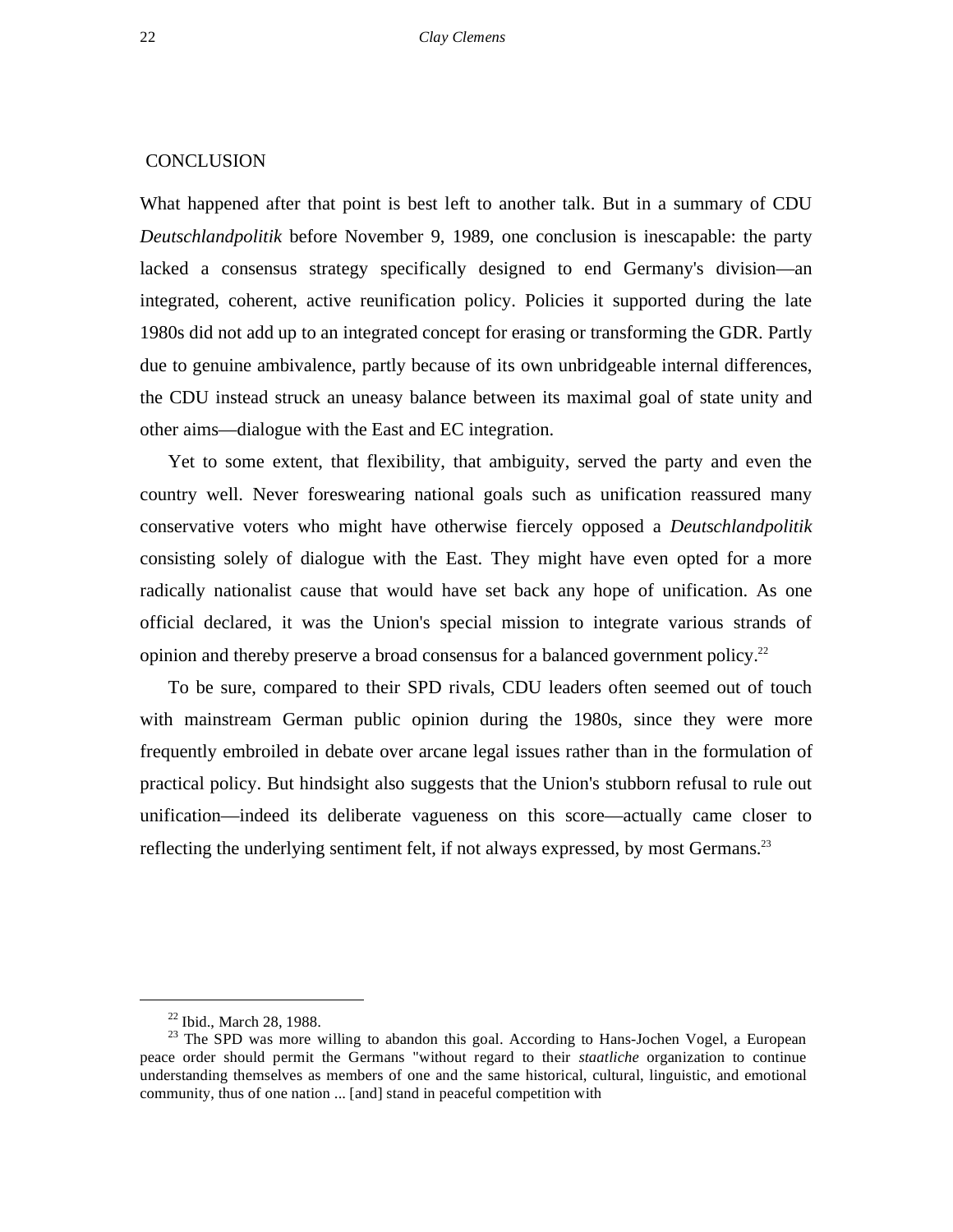Beyond that, some of the legalisms that the CDU defended until 1989 ultimately proved far less abstract than many critics had anticipated. One example was the right to FRG citizenship that, in part, emboldened a great number of East Germans to cross the border, which helped spark the GDR's final collapse. Even while bargaining extensively with East Berlin authorities, moreover, CDU leaders still kept some distance from the SED regime, which was often not true of their Social Democratic rivals. To be sure, ex post facto Union accusations of appeasement in this regard may be unduly self-righteous. Yet it nonetheless helped preserve the morale of East Germans to know that not all in the West were willing to treat their SED overlords as fully equal and legitimate partners. And ultimately, the survival of CDU orthodoxy, however modified in form, ensured against prejudicing or discarding the option that many never expected Germans to have—state unity.

Perhaps most important, by keeping the feeble flame of reunification alive while also eschewing a detailed plan for achieving it, the party left Bonn's diplomacy the kind of latitude needed during the remarkably fluid situation of the late 1980s. Social Democrats, who seemed so much more realistic in developing models that treated the partition of Europe as permanent, often became prisoners of their own premises; by contrast, the CDU consciously foreswore any attempt to shape the future or even foresee it, perhaps fearing what might actually lie ahead. German diplomacy profited from what to many may simply seem like an inclination to improvise. For in the changing political landscape of Gorbachev's Europe, an outdated plan for either abandoning *or* achieving national unification might only have led to the wrong destination.

Was this foresight, or lack of it; leadership, or the absence of it? Plainly, *party* leaders considered their own flexibility entirely intentional and prudent. As Wolfgang Schäuble noted in late 1988, this time of rapid change was not the time for a grand design.<sup>24</sup>

one another inside their distinct social orders." *Die Zeit*, December 16, 1988.

<sup>24</sup> Wolfgang Schäuble, "Relations between the Two States in Germany: Problems and Prospects," *International Affairs 64* (Spring 1988):215.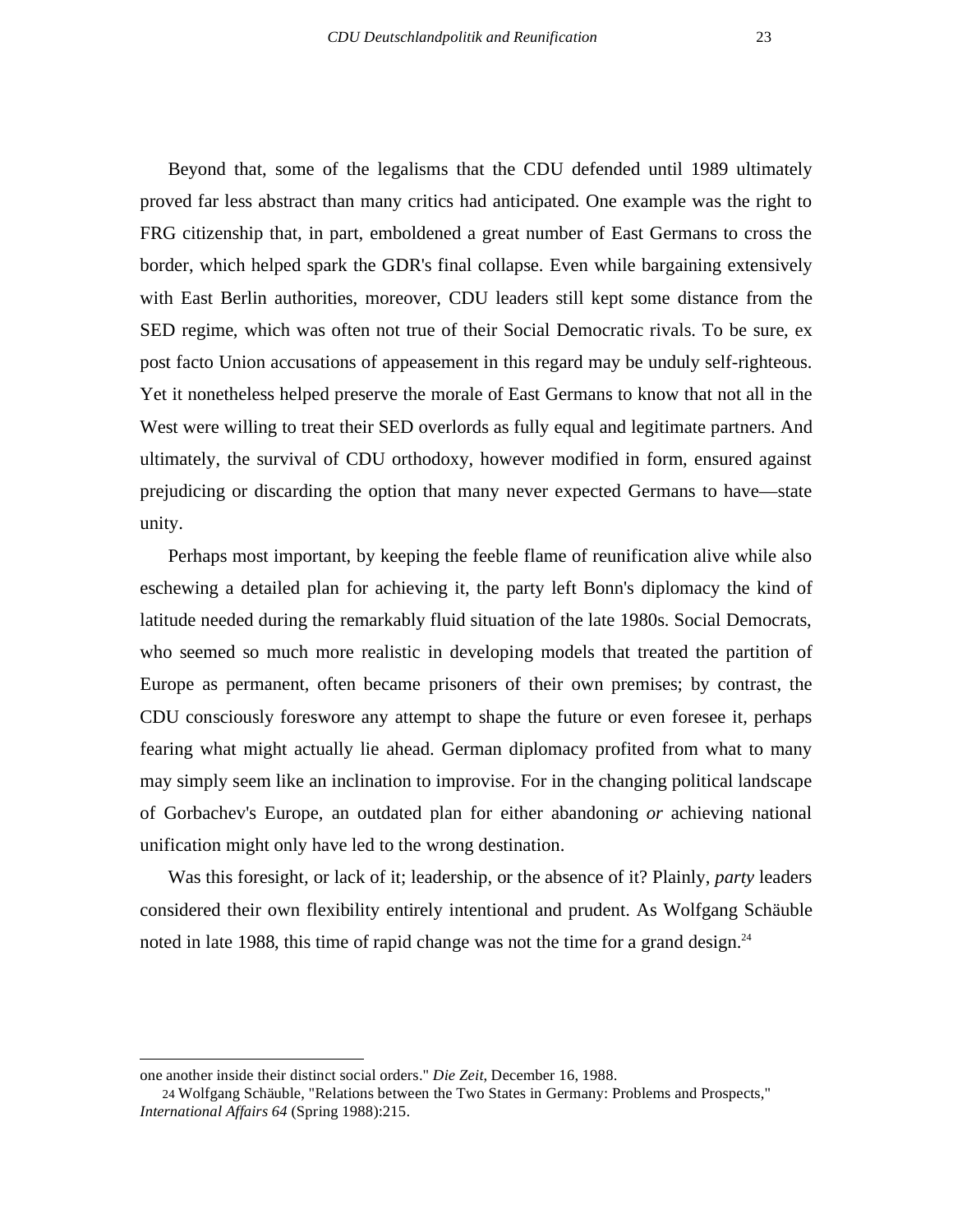Ottfried Hennig also cautioned impatient colleagues that "magic formulas" or "patent remedies" would, in a time of unforeseeable developments, merely commit Bonn to ways of thinking that might quickly prove obsolete.<sup>25</sup> Yet, in part, the party also simply made a virtue out of necessity: its internal unity could not have withstood a policy that clearly moved in one direction or the other too fast.

In the final analysis, moreover, one cannot deny that fortune smiled upon Helmut Kohl and his party. In the age of Gorbachev and the fundamental changes he produced, however inadvertently, the German question was bound to be transformed.

And, of course, the CDU's non-committal approach to the national question also had high costs: some it quickly paid off after November 9, 1989; others it left outstanding.

To take one example: Continual appeals for state unity, above all from CDU fundamentalists, gave foes of reform throughout the Soviet bloc a pretext for slowing the process that ultimately resulted in the GDR's collapse. In this sense, it was perhaps not the active exponents of unity, but rather CDU reformists (and, of course, the FDP and SPD) who, by urging dialogue and accommodation, may have helped hasten unification more than anyone—a goal they rarely mentioned and, ironically, a goal many of them may not even have truly wanted.

Its vague approach to national unity also left the CDU at a loss in the dramatic weeks after the Berlin Wall opened. Initially the party seemed uncertain as to what form a united Germany might take, that of a confederation or that of a federation; where its eastern border would lie; or how it would best fit into the EC. While most of these issues were quickly resolved through a combination of skill and good fortune, this ambiguity created mistrust in East and West—residues of which are still apparent, above all in Poland.

Perhaps the most complicated legacy of CDU *Deutschlandpolitik* results from the fact that, partially to preserve its own internal unity, the party sustained—indeed fostered—a strong sense of German national identity. CDU policy rested on the premise that this

 <sup>25</sup> *Texte zur Deutschlandpolitik,* Series III, Vol. 6, 449.